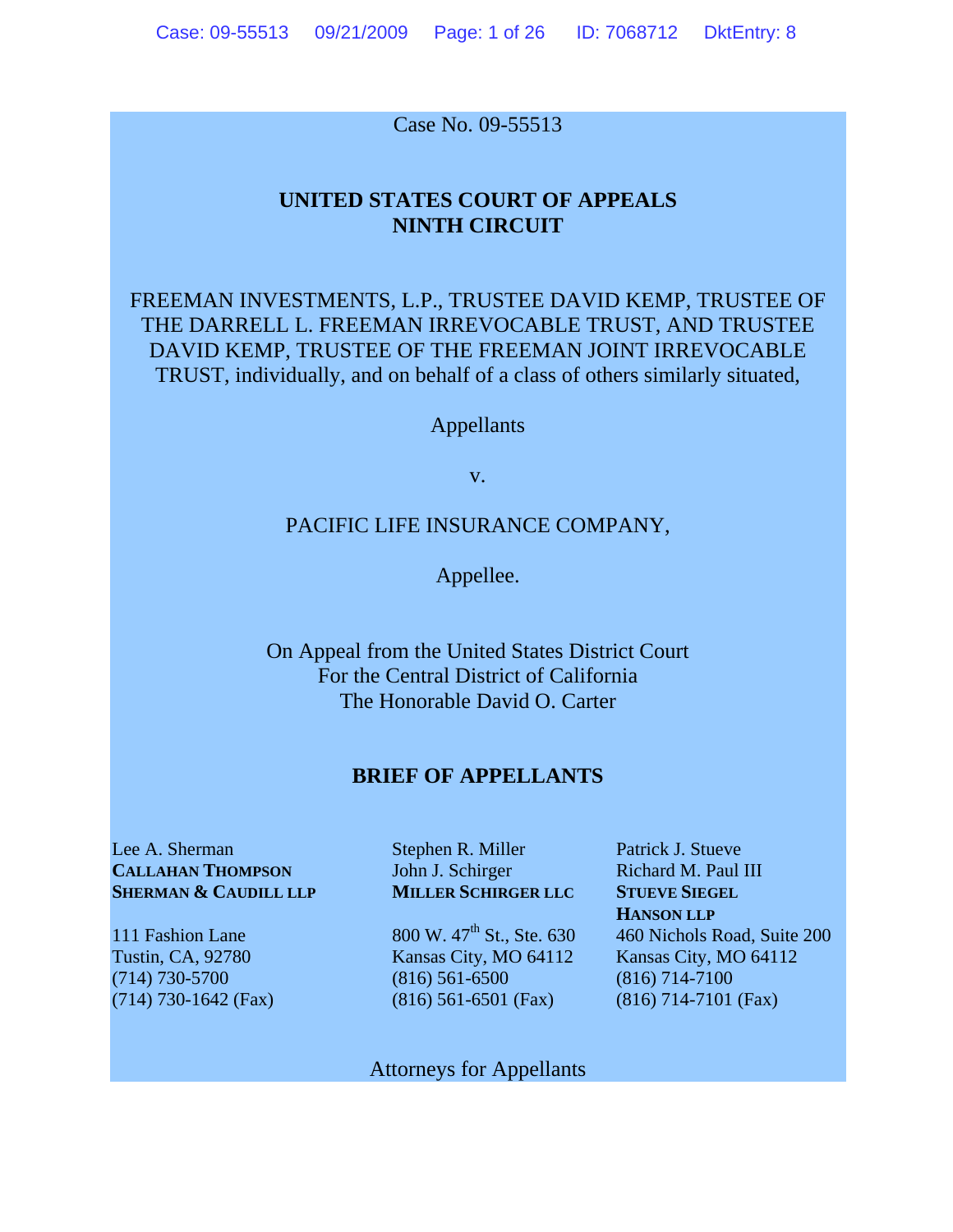# **CORPORATE DISCLOSURE STATEMENT**  *Federal Rule of Appellate Procedure 26.1*

Plaintiffs/appellants Freeman Investments, L.P., the Darrell L. Freeman

Irrevocable Trust, and the Freeman Joint Irrevocable Trust have no parent

corporations and no publicly-held corporation owns 10% or more of any of their

stock.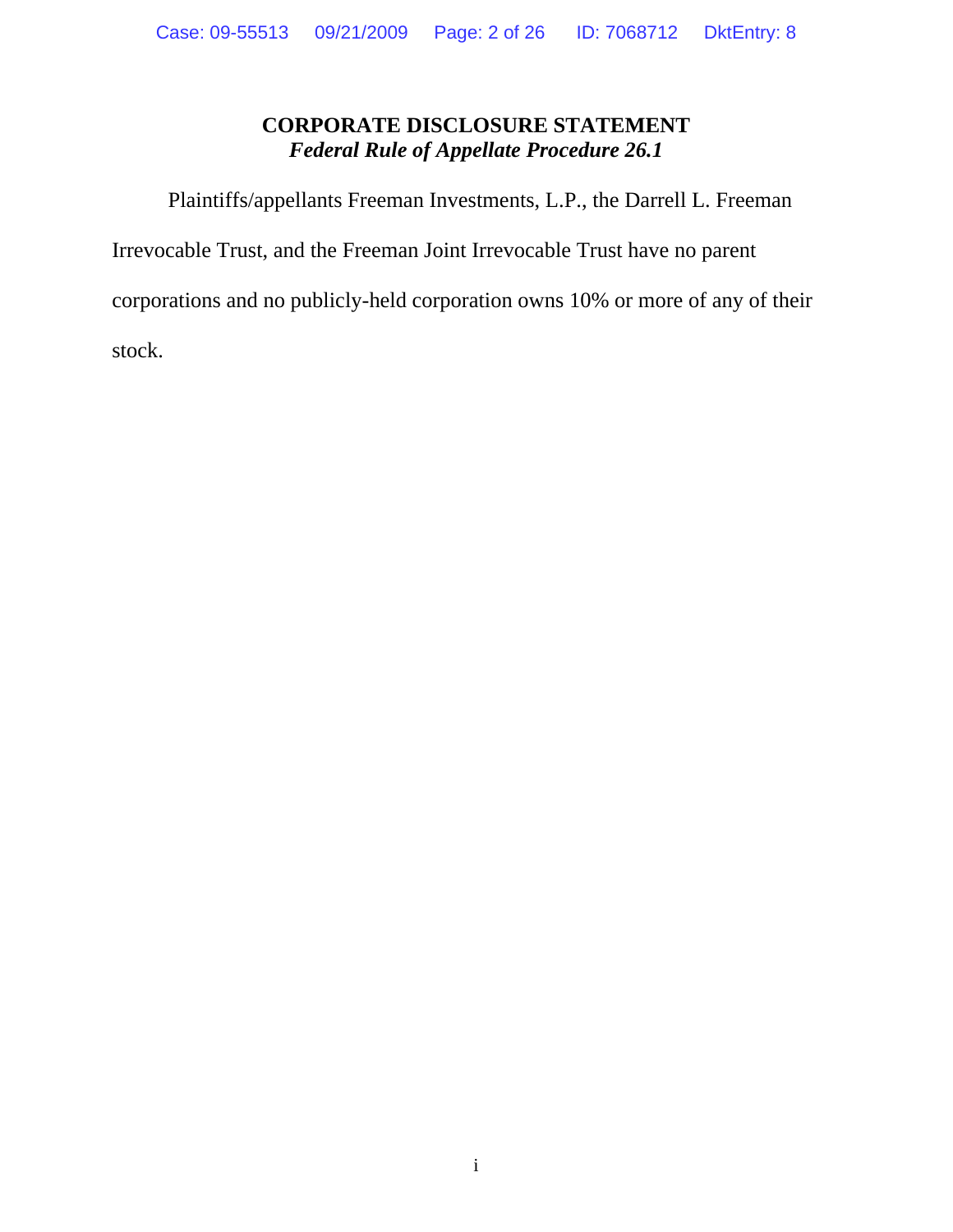# **TABLE OF CONTENTS**

|                                                                                                                       | 1   |
|-----------------------------------------------------------------------------------------------------------------------|-----|
|                                                                                                                       | 11  |
|                                                                                                                       | 111 |
|                                                                                                                       | 1   |
|                                                                                                                       | 2   |
|                                                                                                                       | 3   |
|                                                                                                                       | 4   |
|                                                                                                                       | 8   |
|                                                                                                                       | 9   |
| I. The District Court Erred in Dismissing Plaintiffs' Complaint,<br>Because SLUSA Does Not Preempt Plaintiffs' Claims | 9   |
|                                                                                                                       | 9   |
| B. SLUSA Was Not Intended to Preempt                                                                                  | 11  |
| C. Neither of Two Required Elements of SLUSA are Met                                                                  | 12  |
| 1. Plaintiffs' Claims Do Not Depend On a<br>Misrepresentation or Omission of Material Fact                            | 13  |
| 2. "In Connection With" the Purchase                                                                                  | 17  |
| II. Even if SLUSA Were Applicable, Dismissal<br>With Prejudice Is Inappropriate Because SLUSA                         |     |
|                                                                                                                       | 19  |
|                                                                                                                       | 20  |
|                                                                                                                       | 21  |
| Certificate of Compliance Pursuant to Rule 32(a)                                                                      | 21  |
|                                                                                                                       | 21  |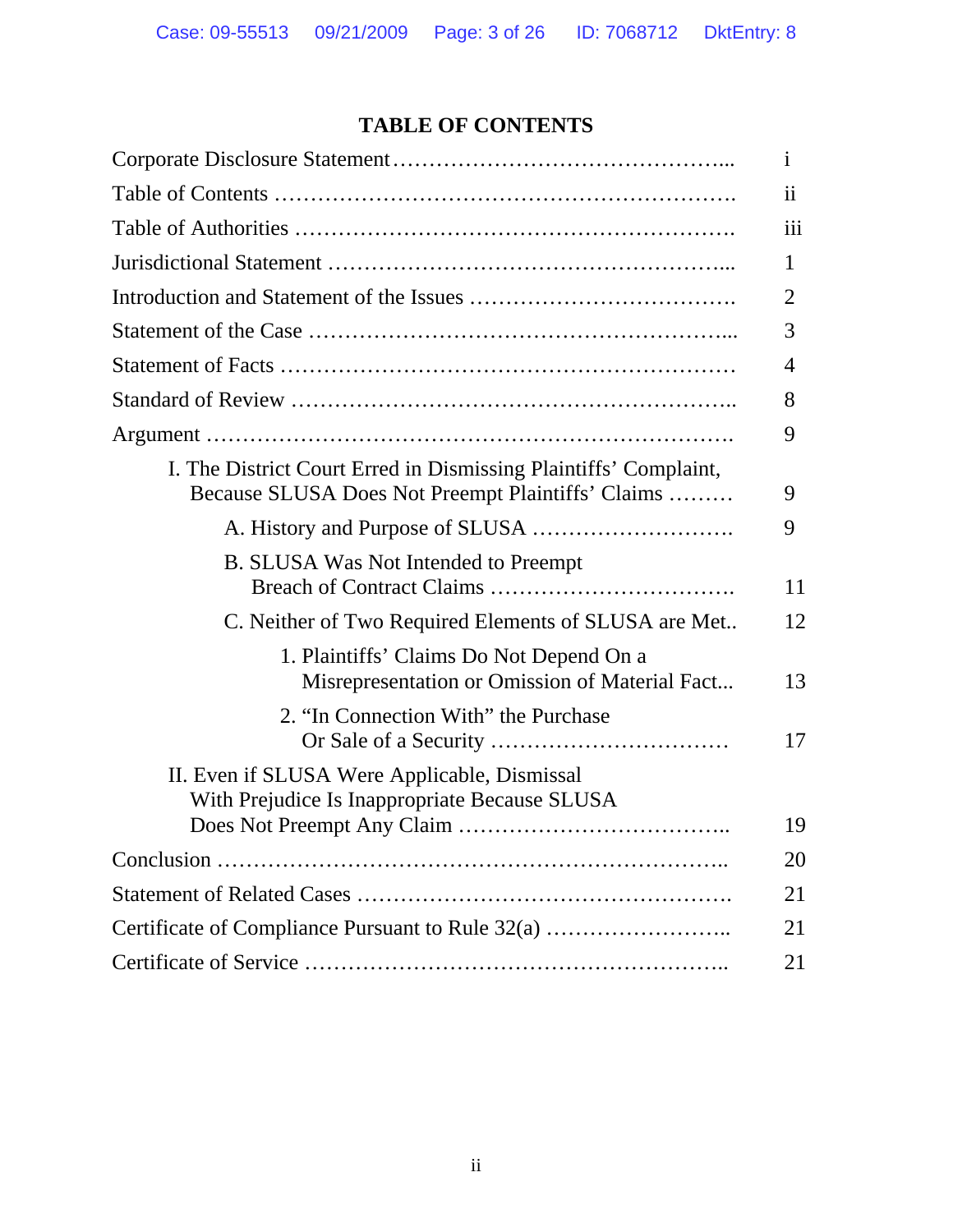# **TABLE OF AUTHORITIES**

| <b>Statutes</b>                                                                                |    |
|------------------------------------------------------------------------------------------------|----|
|                                                                                                |    |
|                                                                                                |    |
|                                                                                                |    |
|                                                                                                |    |
|                                                                                                |    |
| Cases                                                                                          |    |
| Araujo v. John Hancock Life Ins. Co., 206 F.Supp.2d 377                                        |    |
| <i>Beary v. ING Life Ins. &amp; Annuity Co., 520 F.Supp.2d 356</i>                             | 16 |
| Beller v. William Penn Life Ins. Co. of N.Y.,                                                  | 17 |
| Blue Chip Stamps v. Manor Drug Stores, 421 U.S. 723 (1975)                                     | 9  |
| Cheatham v. Kentucky Lottery Corp., 2008 WL 900334                                             | 18 |
|                                                                                                | 8  |
| Consolidation Servs., Inc. v. Keybank Nat'l Ass'n,                                             | 15 |
| Dean v. United of Omaha Life Ins. Co., No. CV 05-6067-GHK                                      |    |
|                                                                                                | 9  |
| <i>Falkowski v. Imation Corp.</i> , 309 F.3d 1123 (9 <sup>th</sup> Cir. 2002)  8, 12, 18       |    |
|                                                                                                |    |
| In re Charles Schwab Corp. Sec. Lit., 2009 WL 262456                                           |    |
| In re Conseco Life Ins. Co. Cost of Ins. Litig.,<br>2005 WL 5678842 (C.D. Cal. April 26, 2005) | 17 |
|                                                                                                | 19 |
|                                                                                                | 15 |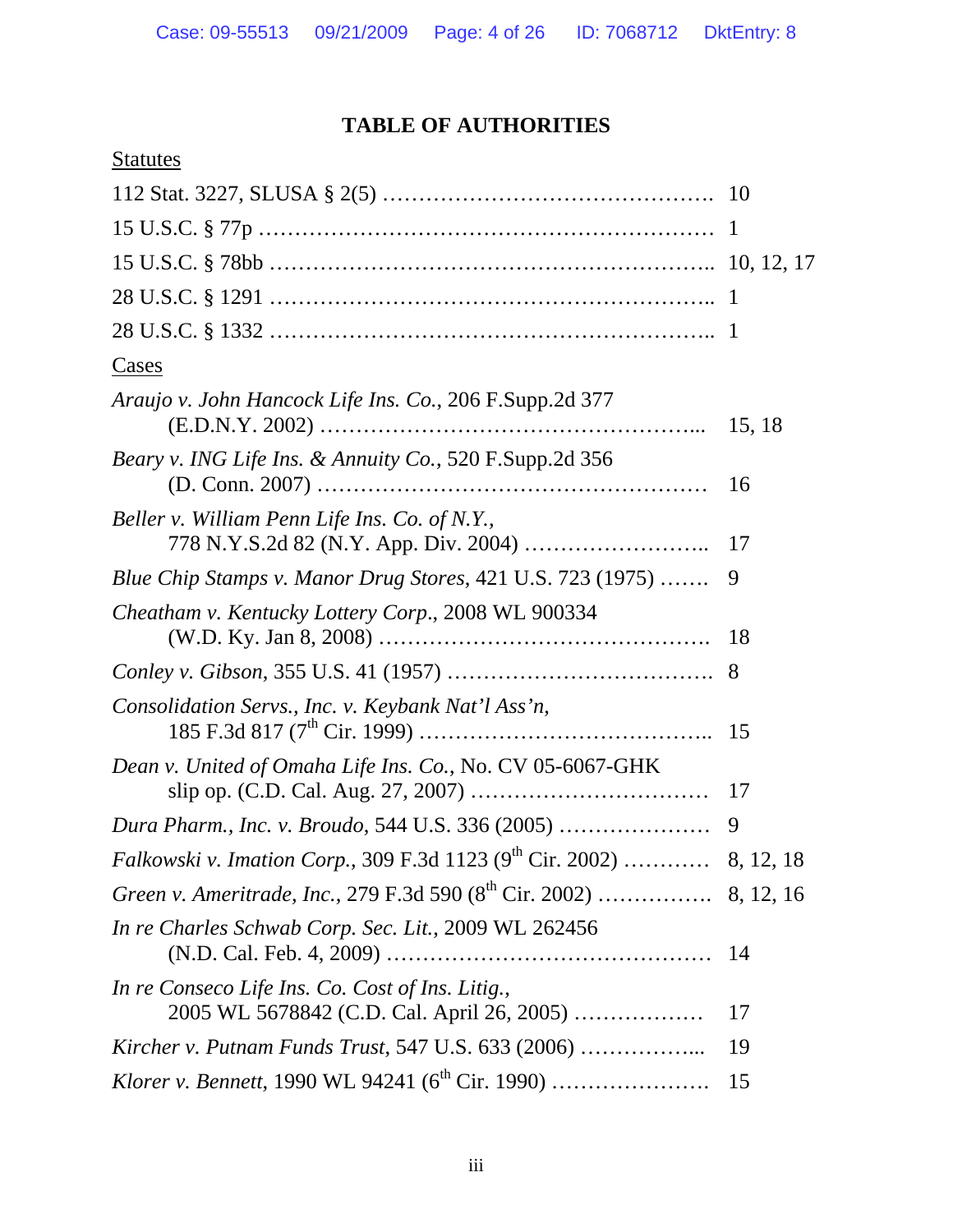| LaSala v. Bank of Cyprus Public Co. Ltd., 510 F.Supp.2d 246          |             |
|----------------------------------------------------------------------|-------------|
|                                                                      | 10          |
| Lee v. Allstate Life Ins. Co., 838 N.E.2d 15 (Ill. App. 2005)        | 17          |
| <i>Madden v. Cowen &amp; Co.</i> , 556 F.3d 786 $(9^{th}$ Cir. 2009) | 19          |
| Magyery v. Transamerica Fin. Advisors, Inc.,                         | 13          |
| MDCM Holdings, Inc. v. Credit Suisse First Boston Corp.,             | 13          |
| Merrill Lynch, Pierce, Fenner & Smith, Inc. v. Dabit,                | 11, 19      |
| Mills v. Polar Molecular Corp., 12 F.3d 1170 (2d Cir. 1993)          | 13          |
| Norman v. Salomon Smith Barney, Inc., 350 F.Supp.2d 382              | 11, 13      |
| Schuster v. Gardner, 319 F.Supp.2d 1159 (S.D. Cal. 2003)             | 16          |
| Steiner v. Ames Dep't Stores, Inc., 991 F.2d 953 (2d Cir. 1993)      | 18          |
| Strigliabotti v. Franklin Resources, Inc.,                           |             |
| The Wharf (Holdings) Ltd. v. United Int'l Holdings Inc.,             | 12          |
|                                                                      |             |
|                                                                      |             |
| Webster v. N.Y. Life Ins. & Annuity Corp., 386 F.Supp.2d 438         | $11-13, 15$ |
| Xpedior Creditor Trust v. Credit Suisse First Boston (USA) Inc.,     |             |
| <b>Other Authorities</b>                                             |             |
|                                                                      |             |
|                                                                      |             |
|                                                                      |             |
| In re Weeks, S.E.C. Release No. 199,                                 | 13          |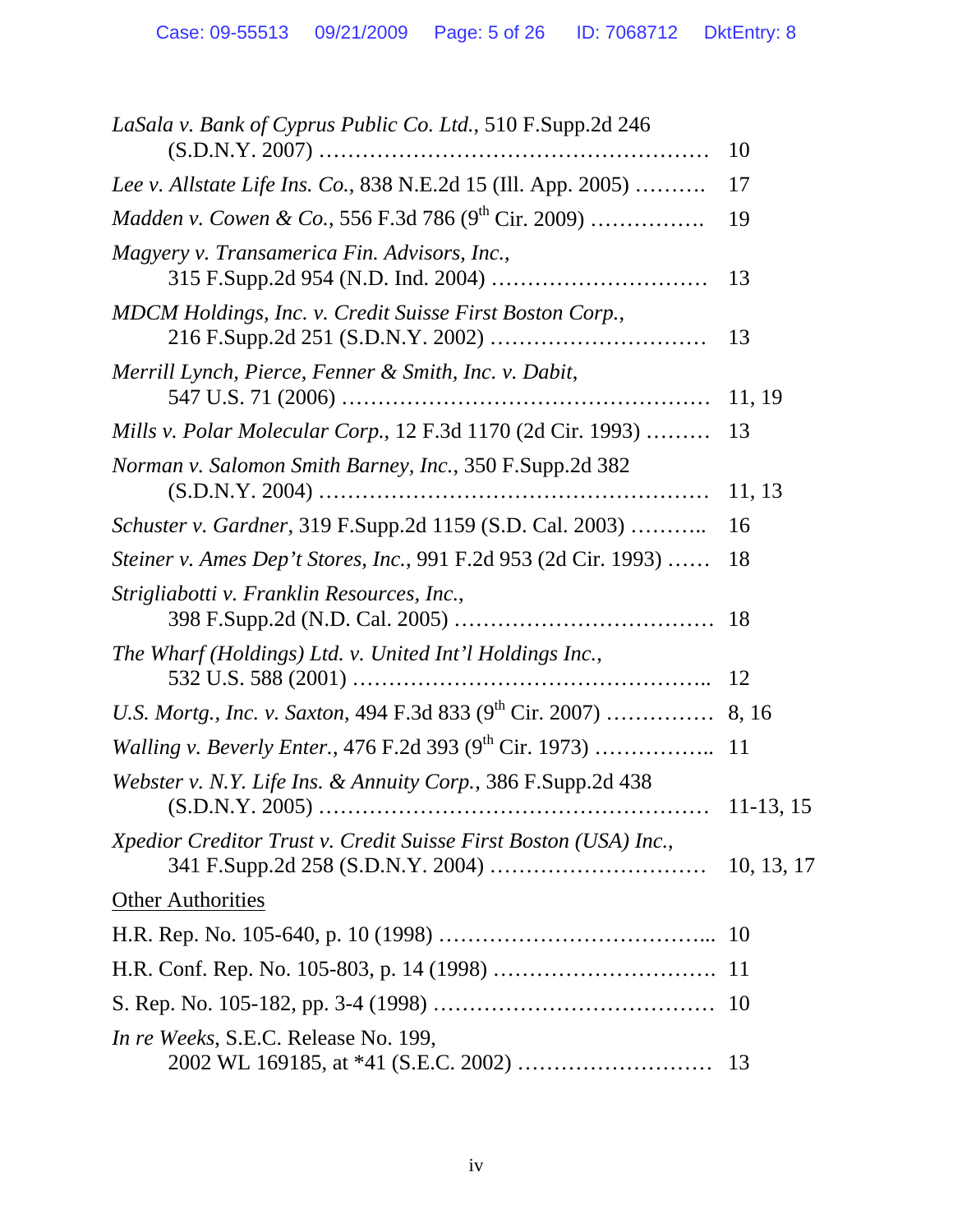## **JURISDICTIONAL STATEMENT**

 The district court below had subject matter jurisdiction under 28 U.S.C. § 1332(a) (diversity) and (d)(2)(A) (the Class Action Fairness Act). Diversity jurisdiction under 28 U.S.C. § 1332(a) existed below because Plaintiffs/Appellants are all citizens of Kansas, Defendant/Appellee is incorporated in Nebraska with its principal place of business in California, and the matter in controversy exceeds \$75,000, exclusive of interest and costs. Jurisdiction under 28 U.S.C. § 1332(d)(2)(A) existed below because Plaintiffs brought the case on behalf of a class of persons, some of whom had citizenship that differed from Defendants, and the total matter in controversy exceeds \$5,000,000.

 The district court dismissed the action with prejudice without leave to amend on the basis that the claims were preempted by the Securities Litigation Uniform Standards Act, 15 U.S.C. § 77p(b). (Excerpts of Record ("E.R.") 14-19.) The district court entered final judgment on April 1, 2009. (E.R. 12-13.) This Court has jurisdiction over this case as an appeal from a final judgment of the district court under 28 U.S.C. § 1291. Plaintiffs timely filed a notice of appeal on April 3, 2009 under Federal Rule of Appellate Procedure 4(a)(1). (E.R. 1-2.)

1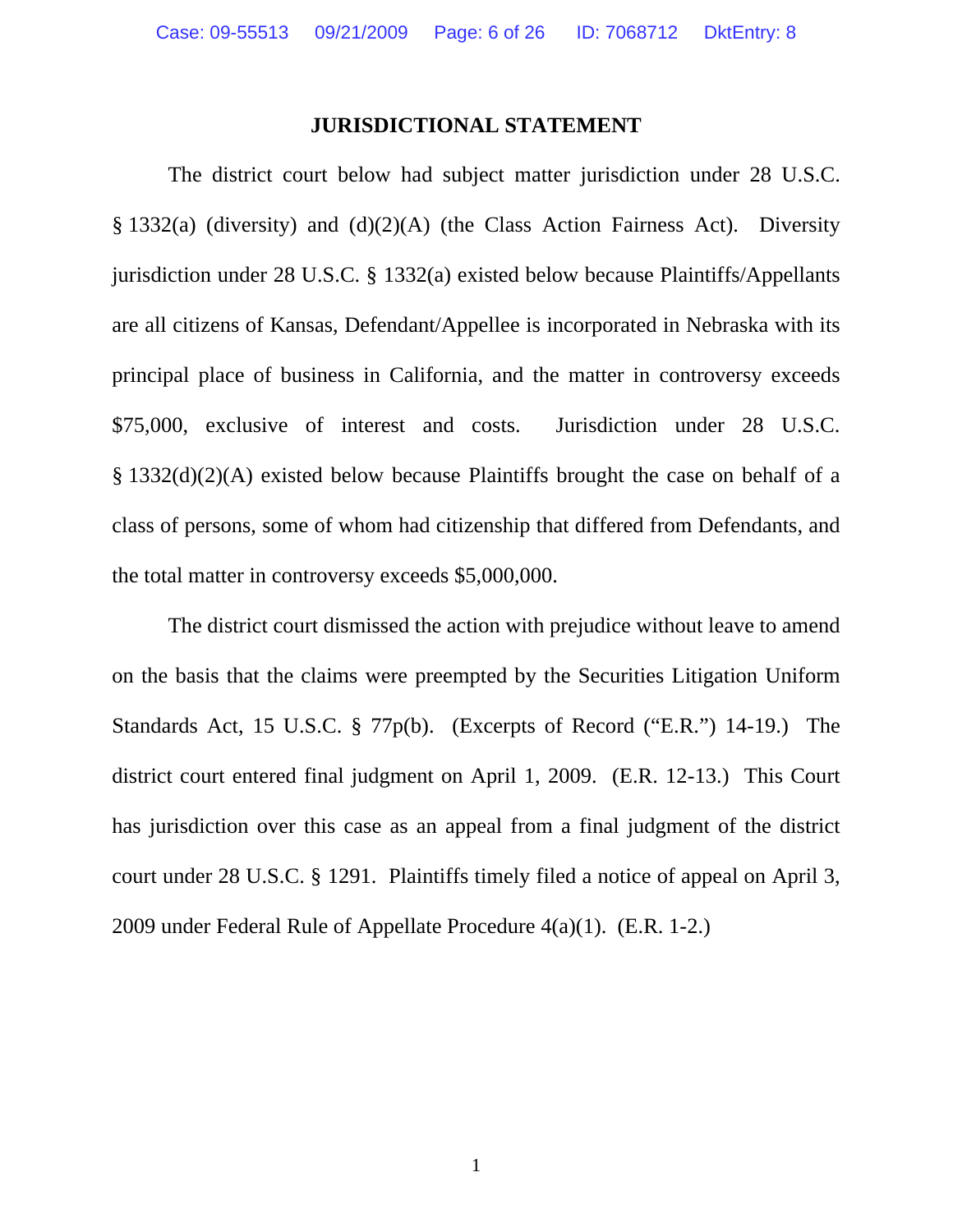### **INTRODUCTION AND STATEMENT OF THE ISSUES**

 Plaintiffs purchased variable life insurance policies from defendant Pacific Life Insurance Company. At some point after purchasing the policies, Pacific Life began charging Plaintiffs more for the "cost of insurance"—meaning the mortality benefit—than permitted by the policy language. Plaintiffs filed suit on behalf of themselves and others similarly situated to recover the excess charges.

The issues in this appeal are as follows:

- (1) Do Plaintiffs' breach of contract and other state law claims—which allege that the Defendant failed to comply with the terms of insurance contracts—fall within the Securities Litigation Uniform Standards Act (SLUSA) where they are not based on any misrepresentation or omission of material fact in connection with the purchase or sale of a security?
- (2) Even if SLUSA applies, should Plaintiffs' individual claims be dismissed with prejudice, where SLUSA does not preempt any claim but merely bars the class action device for certain types of claims?

 Plaintiffs respectfully submit that the answer to both questions is "no" because SLUSA does not, and was not intended to, preempt breach of contract claims that arise after the initial purchase or sale of such policies.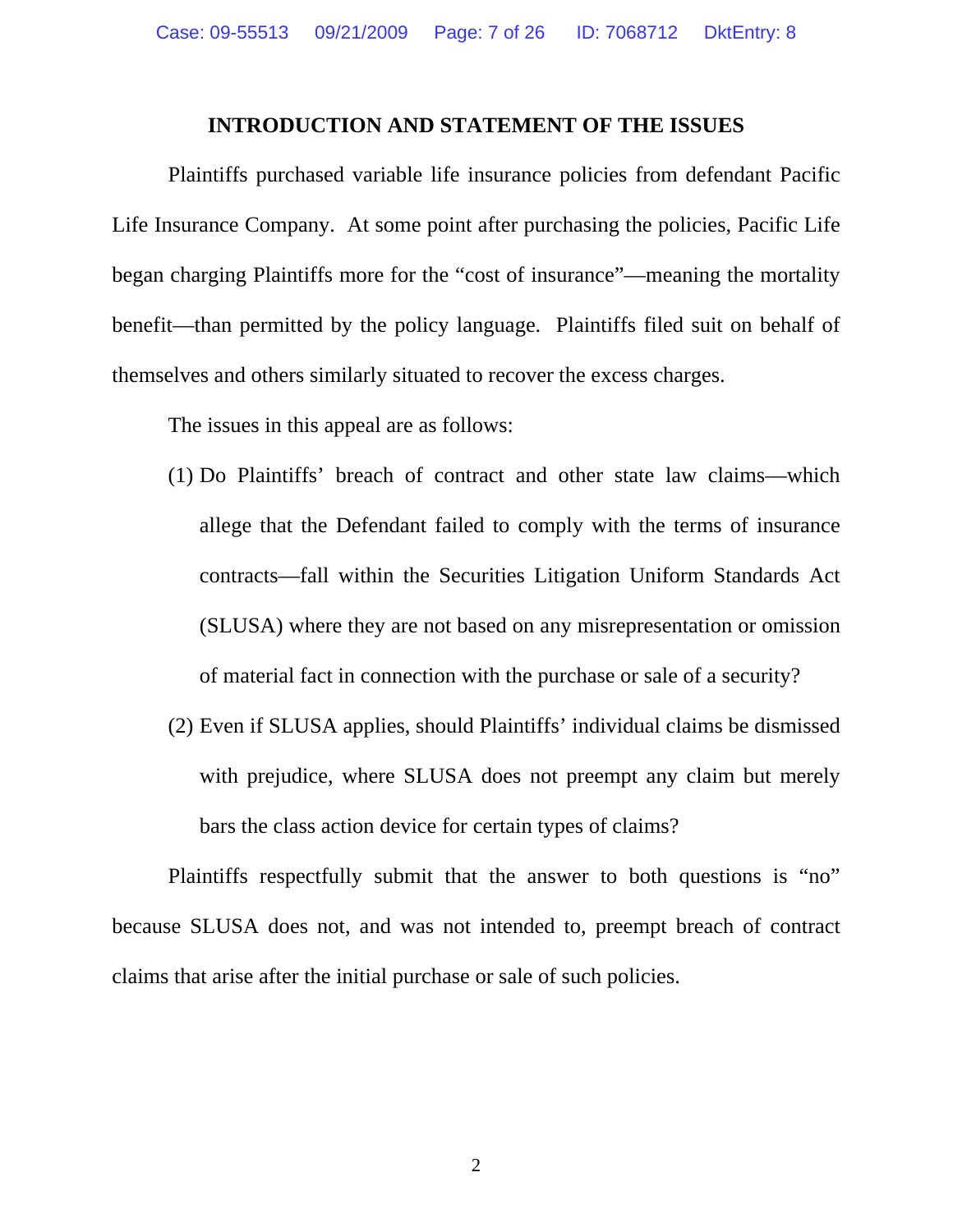### **STATEMENT OF THE CASE**

# **Nature of the Case**

 Plaintiffs/appellants Freeman Investments, LP and David Kemp, Trustee of the Darrell L. Freeman Irrevocable Trust and Trustee of the Freeman Joint Irrevocable Trust alleged that after purchasing variable life insurance policies from defendant/appellee Pacific Life Insurance Company (Pacific Life), Pacific Life breached the policies by charging Plaintiffs and other similarly situated policy holders a higher amount for the "cost of insurance" charge than permitted by the terms of the policy. Plaintiffs thus asserted claims for breach of contract, breach of the duty of good faith and fair dealing, and unfair competition under the California Unfair Competition Law.

### **Course of Proceedings and Disposition Below**

 Plaintiffs filed their Complaint on October 10, 2008 (E.R. 207) and filed a Second Amended Complaint on December 12, 2008 (E.R. 20). Pacific Life filed a motion to dismiss under Federal Rule of Civil Procedure 12(b)(6) on the ground that Plaintiffs' claims are preempted by the Securities Litigation Uniform Standards Act ("SLUSA"). (*See* Docket Sheet Entry #22, E.R. 10.) The District Court granted Pacific Life's motion and dismissed Plaintiffs' Second Amended Complaint (E.R. 14-19), and entered Judgment against Plaintiffs on April 1, 2009 (E.R. 12-13). Plaintiffs filed this appeal on April 3, 2009. (E.R. 1-2.)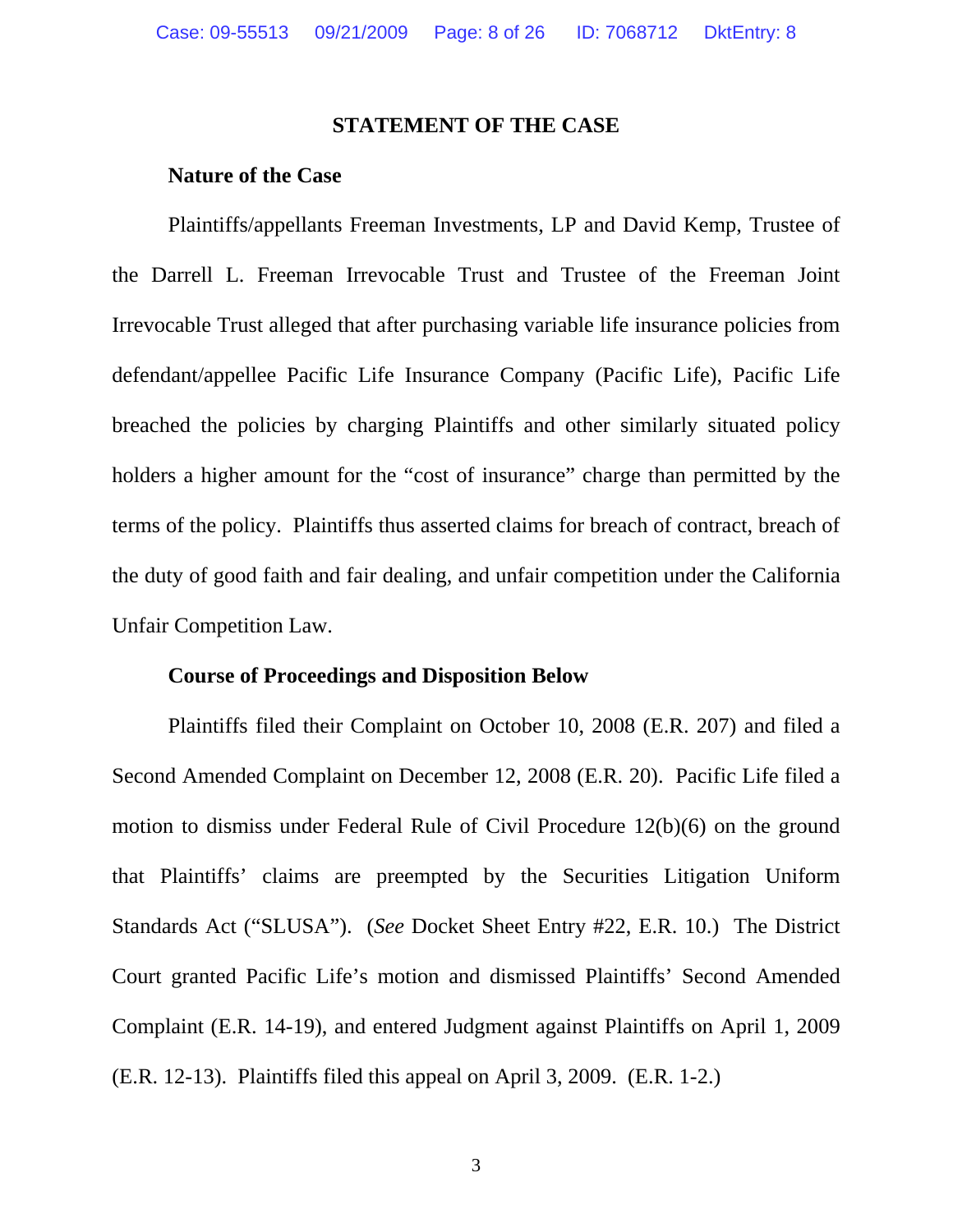### **STATEMENT OF FACTS**

 Pacific Life sold Plaintiffs and the Class universal life ("UL") and variable universal life ("VUL") insurance policies.<sup>1</sup> (E.R. 22.) Under the terms of UL and VUL policies, premium payments above the cost of insurance are credited to the cash value of the policies. (*Id.*) The cash value is credited each month with interest or investment earnings, and the policy is debited each month by various deductions, including a Cost of Insurance (COI) charge. (*Id.*) The policies define the COI charge as a mortality charge that will be subject to calculation as defined in the policies. (*Id.*) Beginning at or after the commencement of the policy term, and contrary to the policy provisions, Pacific Life deducted from premiums, under the guise of COI Charges, amounts unrelated to mortality. (*Id.*)

More specifically, the Policies identify the following "Monthly Deductions":

- the Cost of Insurance Charge;
- the Mortality and Expense Risk Charge;
- the Administrative Charge; and
- rider or benefit charges, if any.

 $\overline{a}$ 

(E.R. 23.) The Policies provide that such charges may be deducted on each monthly payment date. The first monthly payment date is the Policy Date, and later monthly payment dates are the same day each month thereafter.(*Id.*)

<sup>&</sup>lt;sup>1</sup> The parties agree that VUL policies are securities and UL policies are not securities. The policies Plaintiffs own are VUL policies. Plaintiffs' class allegations include UL policies.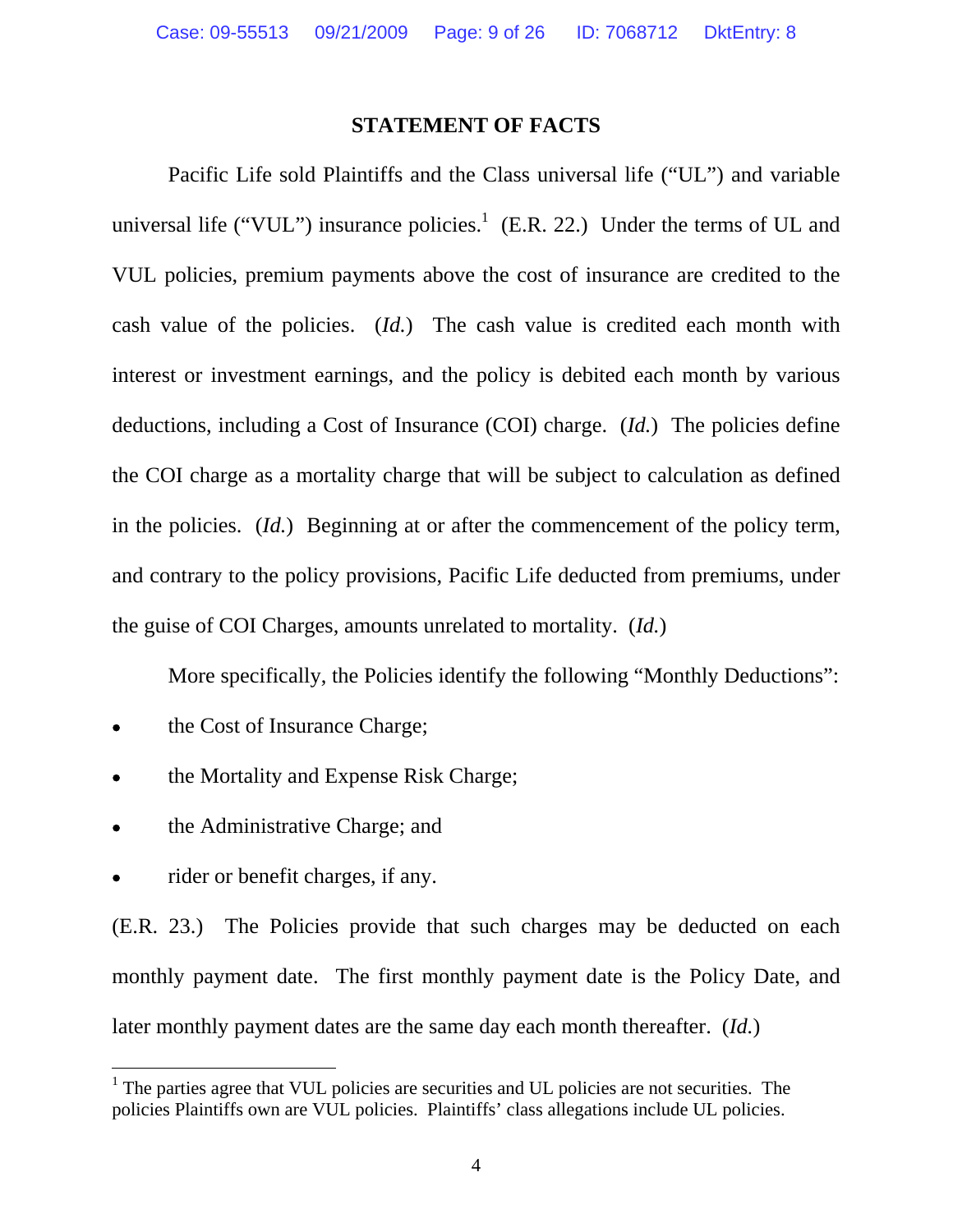The policies, and common usage in the industry, define the COI Charge as the insurer's mortality charge for the life of the insured. (E.R. 23-24.) The Internal Revenue Service considers the COI Charge to be the insurer's mortality cost—the charge "necessary from each policy to meet the death benefits anticipated during that year." *Internal Revenue Service, Insurance Industry Handbook,* §4.42.6.1.1 (349). (E.R. 24.) Likewise, the American Institute of Certified Public Accountants recognizes the COI Charge is "the portion" of premiums from each policyholder "set aside to pay claims." 360 Degrees of Financial Literacy, "*Types of Life Insurance Policies,"* American Institution of Certified Public Accountants. (*Id.*)

 A mortality charge can be specifically calculated based on industry accepted actuarial determinations. (*Id.*) Pacific Life's COI Charges are of such an amount that, on information and belief, Plaintiffs allege that Pacific Life has deducted COI Charges in excess of the true mortality charges. (*Id.*)

 The Polices are contracts between Plaintiffs and Pacific Life. (*Id.*) The Policies specifically define the charges that Pacific Life may deduct each month from premiums. (*Id.*) Pacific Life may deduct only those charges specifically allowed by contract. (*Id.*) By deducting hidden loads in excess of those permitted by the Policies, Pacific Life has wrongfully diverted funds to the financial detriment of the Plaintiffs and all other similarly situated policyholders. (*Id.*)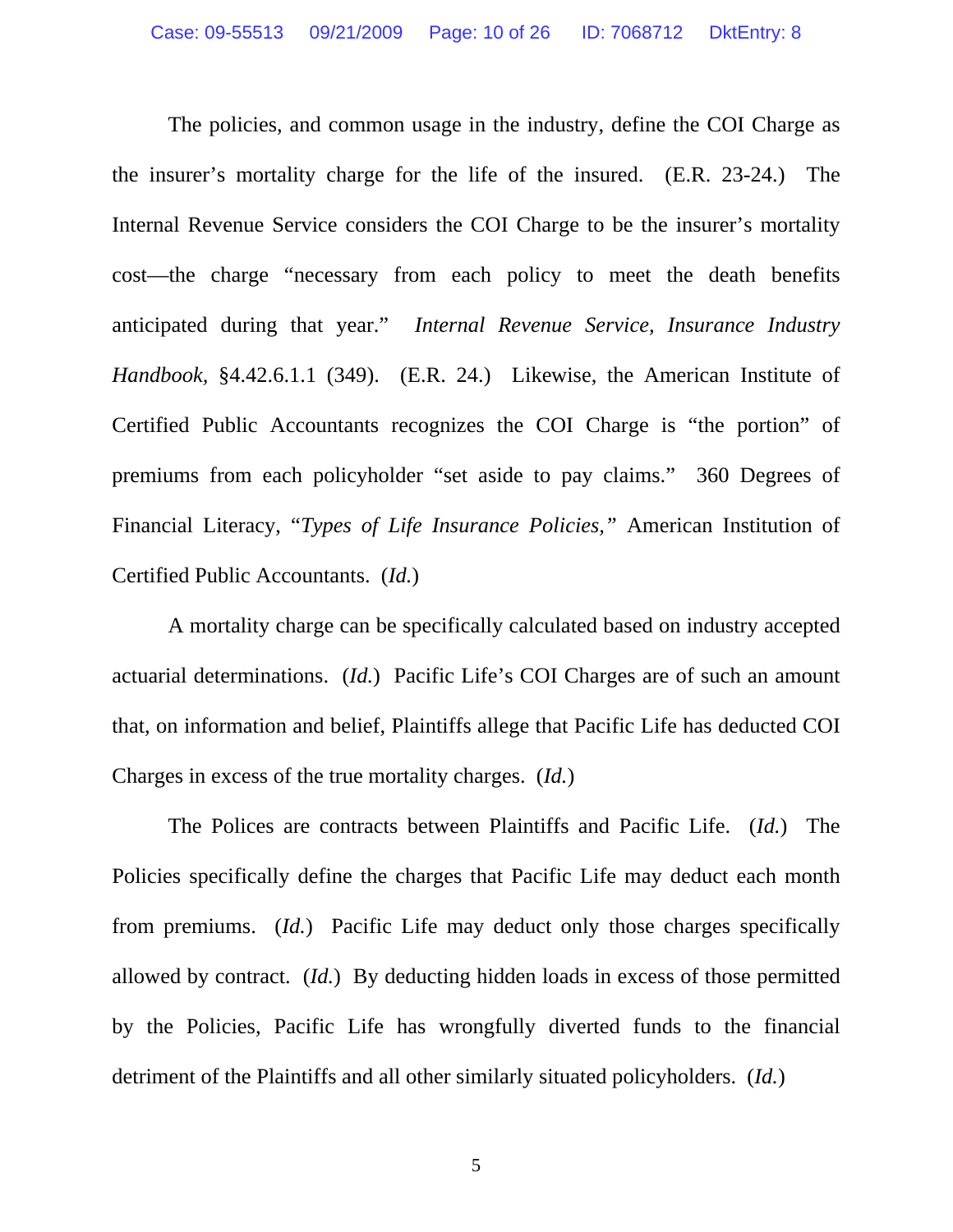#### **SUMMARY OF THE ARGUMENT**

 The very first words of the insurance policies at issue here state, "READ YOUR POLICY CAREFULLY. This is a legal contract between you, the Owner, and us, Pacific Life Insurance Company." (E.R. 34.) Pacific Life breached one of the provisions of this contract, and now demands that Plaintiffs satisfy the heightened pleading and burden of proof requirements for a securities fraud claim to enforce their contract. This is not a securities fraud case, however, in that Plaintiffs do not allege they were induced to enter into this contract in reliance on misrepresentations or omissions, that they received less coverage than expected, or that they were otherwise defrauded in their purchase of these policies. Rather, Plaintiffs allege that, after the contract was formed, Pacific Life charged more than permitted by the contract for the death benefit.

 Neither the language of nor the intent behind the Private Securities Litigation Reform Act ("PSLRA") or the Securities Litigation Uniform Standards Act ("SLUSA") reflects an attempt to federalize breach of contract actions and impose significant procedural and substantive hurdles to enforce a contract. Instead, SLUSA merely closes a loophole in the PSLRA by prohibiting claims that should be brought as federal securities fraud claims from being brought in state court under state law.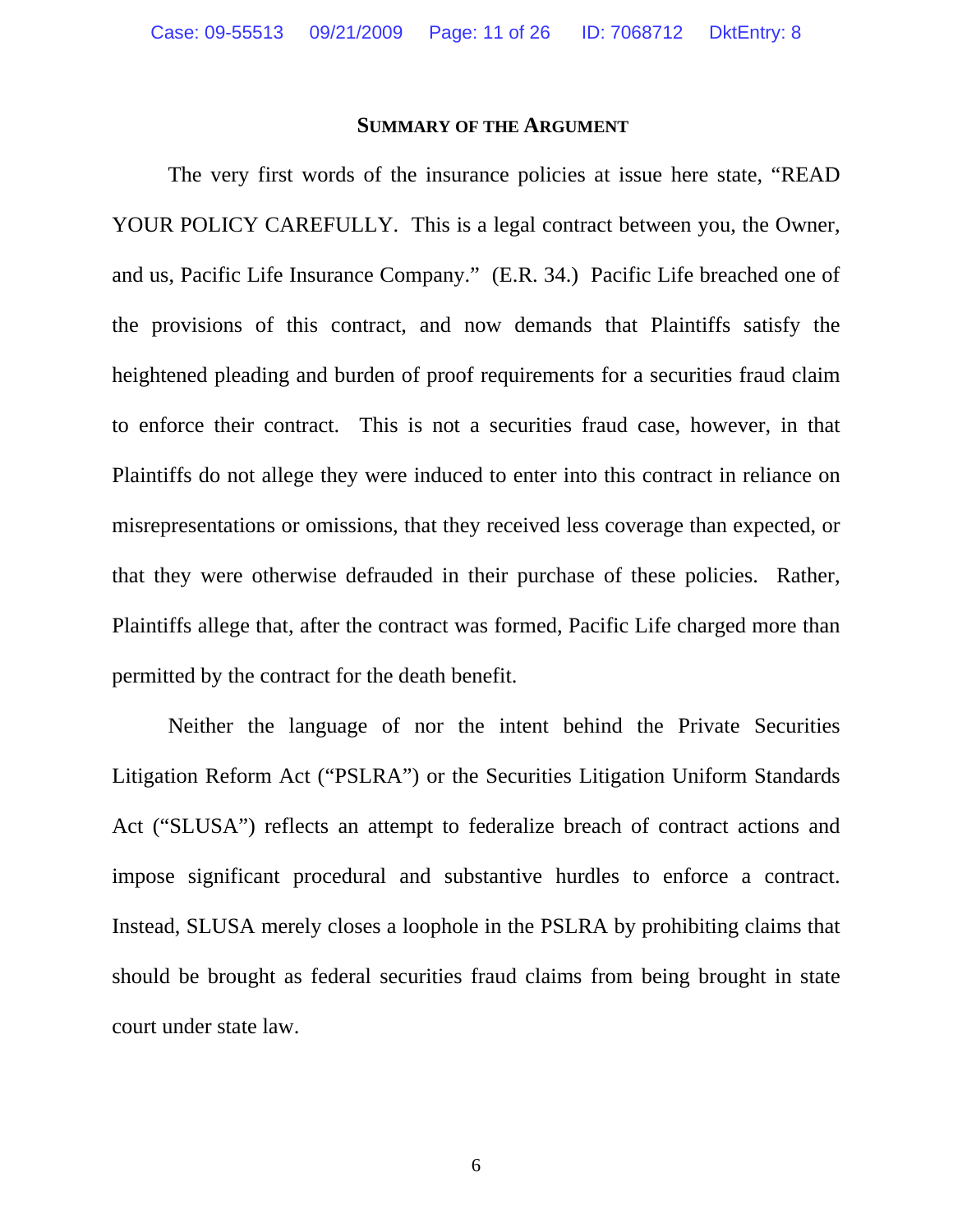This is not such a case. First, Plaintiffs' claims in no way depend on a misrepresentation or omission that would invoke SLUSA. Plaintiffs' claims are based on an act, not a statement or omission—the *act* of making monthly cost of insurance deductions that were more than the actual cost of insurance. Plaintiffs do not contend they were misled about what they purchased, only that Pacific Life failed to honor the contract after it was executed.

 Second, the breach at issue here did not occur "in connection with the purchase or sale" of a security, as SLUSA requires, but rather in connection with Pacific Life's performance of a fully executed contract. Indeed, the District Court found this prong satisfied not based on the Plaintiffs' initial purchase of their policies but based on the fact that the breach occurred each time Plaintiffs made a premium payment.

 Finally, even if SLUSA were applicable here, the District Court erred in dismissing Plaintiffs' claims with prejudice. The United States Supreme Court and this Court have previously recognized that SLUSA does not *preempt* any claim, but merely bars the class action device for certain securities claims. For these reasons, the District Court's Order and Judgment should be reversed and the case remanded to the District Court.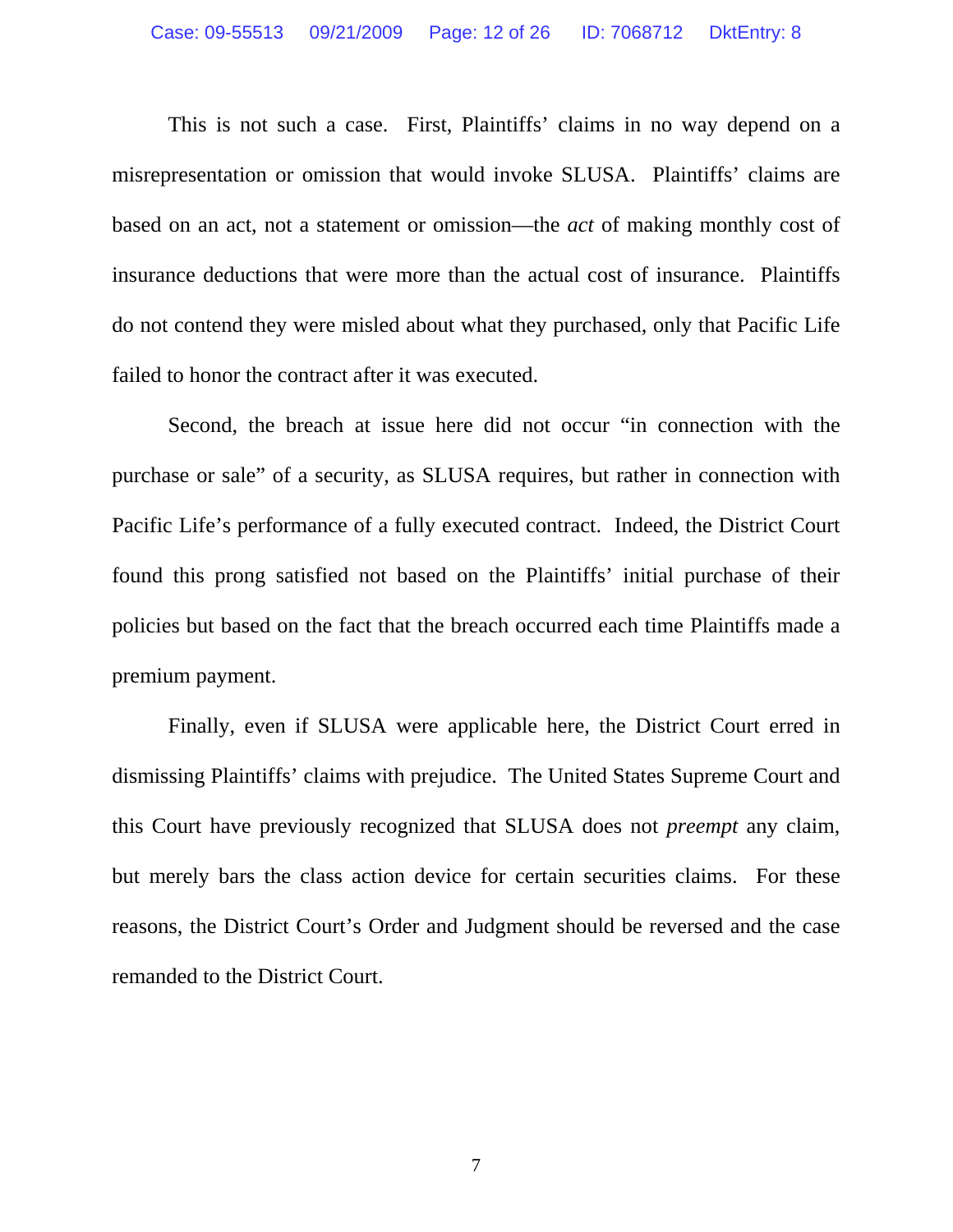### **STANDARD OF REVIEW**

This Court reviews the district court's ruling on a motion to dismiss *de novo*. *U.S. Mortg., Inc. v. Saxton,* 494 F.3d 833, 840 (9<sup>th</sup> Cir. 2007). This Court must reverse the district court unless the Court finds beyond doubt that Plaintiffs can prove no set of facts to support their claims that would entitle them to relief. *Conley v. Gibson*, 355 U.S. 41, 45-46 (1957). The Court must accept the factual allegations of the Second Amended Complaint as true, along with all reasonable inferences to be drawn therefrom, construing the complaint in the light most favorable to Plaintiffs. "Dismissal without leave to amend is improper unless it is clear, upon de novo review, that the complaint could not be saved by any amendment." *U.S. Mortg.*, 494 F.3d at 840.

 Pacific Life bears the burden to show that the requirements of SLUSA are met. *Green v. Ameritrade, Inc.*, 279 F.3d 590, 597 (8<sup>th</sup> Cir. 2002). Each claim raised by the Plaintiffs must be independently tested for SLUSA preemption, and even if some claims are preempted, other claims not preempted must not be dismissed. *Falkowski v. Imation Corp.*, 309 F.3d 1123, 1126 (9<sup>th</sup> Cir. 2002) (modified on other grounds by 320 F.3d 905 (9<sup>th</sup> Cir. 2003)) (affirming dismissal of fraud claim, but reversing dismissal of breach of contract claims).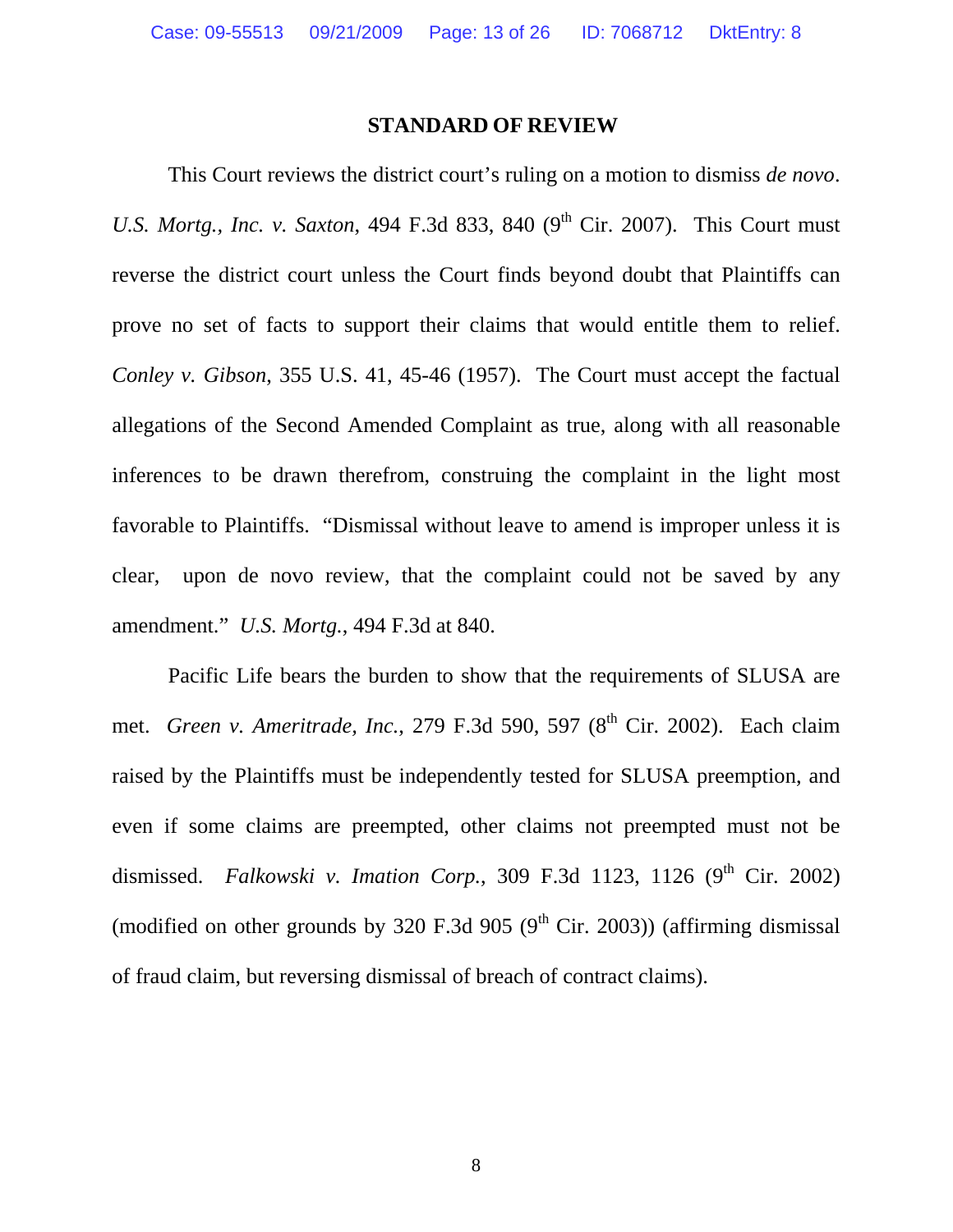#### **ARGUMENT**

# **I. The District Court Erred in Dismissing Plaintiffs' Complaint Because SLUSA Does Not Preempt Plaintiffs' Claims**

As shown by the statutory language of the Securities Litigation Uniform Standards Act ("SLUSA"), the case law interpreting the statute, and the legislative history behind it, the District Court improperly expanded the scope of SLUSA.

### **A. History and Purpose of SLUSA**

 In an effort to curb perceived abuses in securities litigation brought under Securities and Exchange Commission (SEC) Rule 10b-5, Congress passed the Private Securities Litigation Reform Act of 1995 (PSLRA), which "insists that securities fraud complaints 'specify' each misleading statement; that they set forth the facts 'on which [a] belief' that a statement is misleading was 'formed'; and that they 'state with particularity facts giving rise to a strong inference that the defendant acted with the required state of mind.'" *Dura Pharmaceuticals, Inc. v. Broudo*, 544 U.S. 336, 345 (2005) (quoting 15 U.S.C. §§ 78u-4(b)(1), (2)). The concern behind these cases was that "litigation under Rule 10b-5 presents a danger of vexatiousness different in degree and in kind from that which accompanies litigation in general." *Blue Chip Stamps v. Manor Drug Stores*, 421 U.S. 723, 739 (1975) (the Court accordingly limited standing to assert claims under Rule 10b-5, unlike here where Pacific Life seeks expand the scope of Rule 10b-5 claims by turning a breach of contract action into a Rule 10b-5 claim).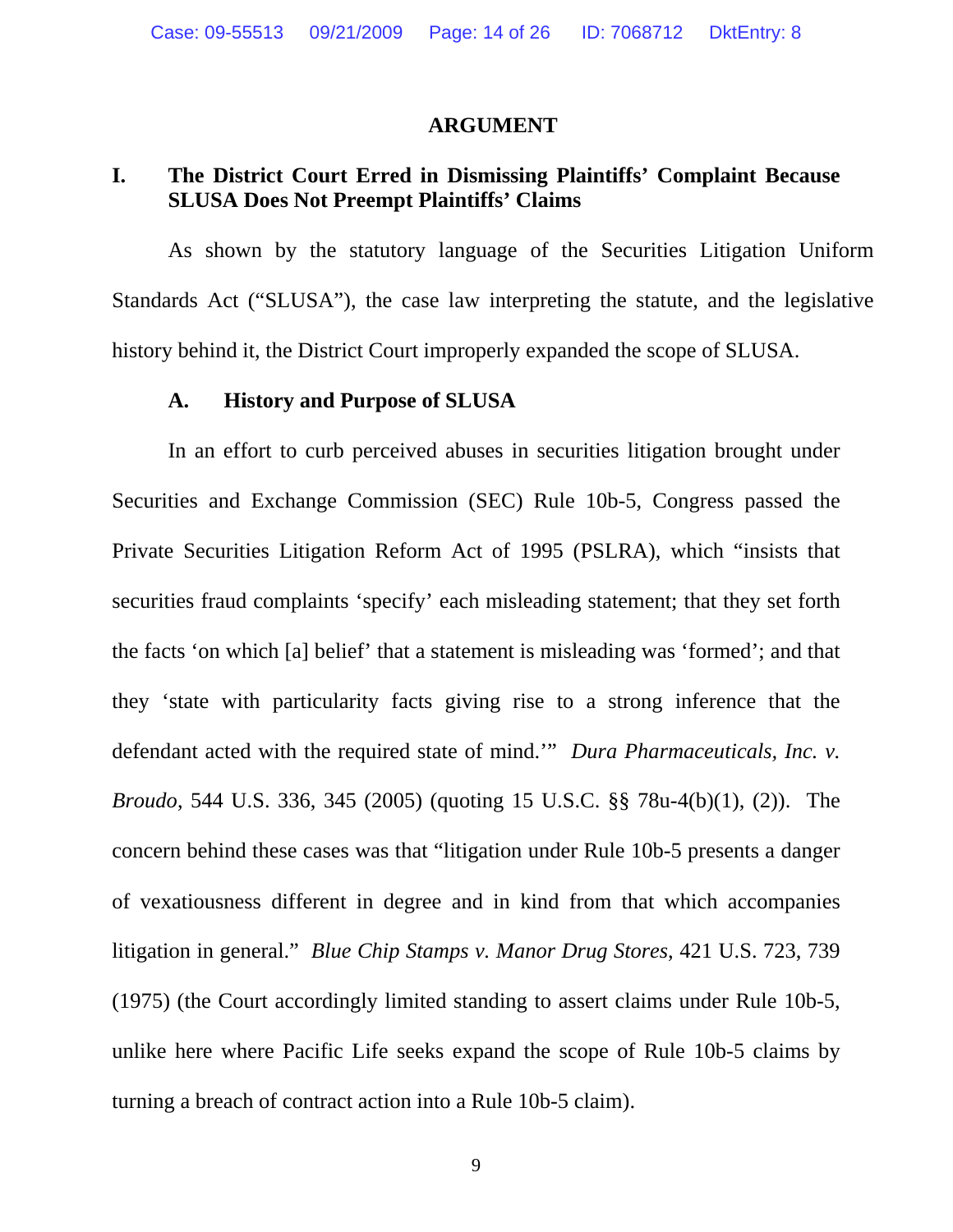To avoid the PSLRA's procedural and substantive hurdles, some plaintiffs began filing securities fraud class actions in state court under state law. *See* H.R. Rep. No. 105-640, p. 10 (1998); S. Rep. No. 105-182, pp. 3-4 (1998). To prevent the PSLRA from being marginalized, SLUSA provides that no "covered class action" based on state law that alleges "a misrepresentation or omission of material fact in connection with the purchase or sale of a covered security" "may be maintained in any State or Federal court by any private party." 15 U.S.C. § 78bb(f)(1). This central purpose of SLUSA—federalizing securities fraud and preventing plaintiffs from seeking more favorable state courts for securities fraud claims—is not implicated here, where Plaintiffs filed originally in federal court under 28 U.S.C. §§ 1332 and 1367.

 By its terms, SLUSA does not preempt all state law claims relating to securities; instead, it only "prevent<sup>[s]</sup> certain State private securities class action lawsuits alleging fraud from being used to frustrate the objectives of" the PSLRA. 112 Stat. 3227, SLUSA §2(5). Nor does SLUSA universally "cut off any claim where the plaintiff happens to reference a misrepresentation in the complaint." *LaSala v. Bank of Cyprus Public Co. Ltd.*, 510 F.Supp.2d 246, 272 (S.D.N.Y. 2007). SLUSA preemption applies only where the plaintiff "alleges fraud as an integral part of the conduct giving rise to the claim." *Xpedior Creditor Trust v. Credit Suisse First Boston (USA) Inc.*, 341 F.Supp.2d 258, 269 (S.D.N.Y. 2004).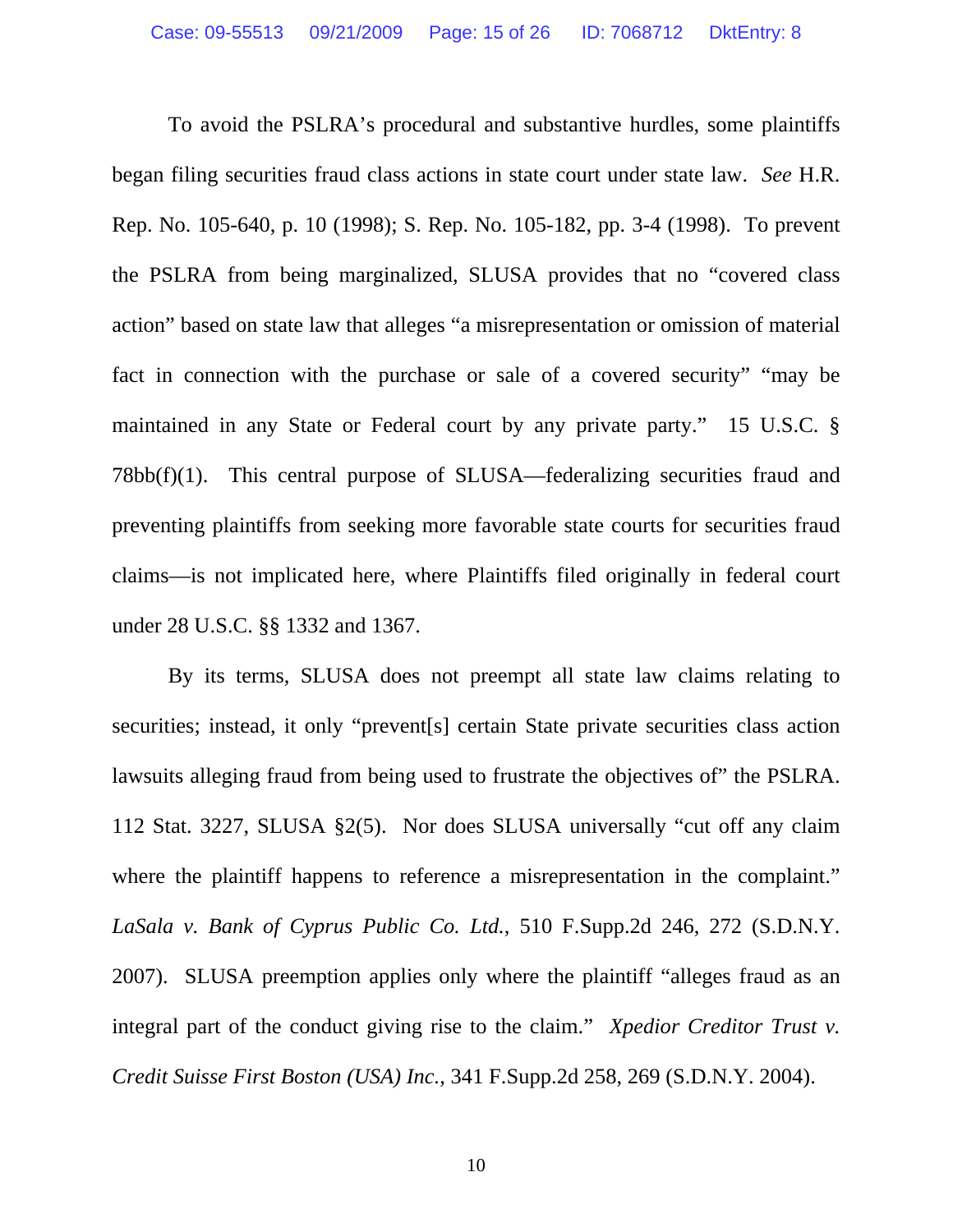### **B. SLUSA Was Not Intended to Preempt Breach of Contract Claims**

 The Supreme Court has said that SLUSA's preemptive reach does not eliminate "historically entrenched state-law remed[ies]." *Merrill Lynch, Pierce, Fenner & Smith, Inc. v. Dabit*, 547 U.S. 71, 88 (2006). In fact, in passing SLUSA, Congress specifically noted that SLUSA would not eliminate historically entrenched state law remedies because "[p]rior to the passage of the [PSLRA], there was essentially no significant securities class action litigation brought in State court." H.R. Conf. Rep. No. 105-803, p.14 (1998). Breach of contract claims, on the other hand, are among the most basic of state-law remedies and thus do not fall within the scope of claims Congress intended to preempt.

 As a result, courts have refused to apply SLUSA to ordinary breach of contract claims or require they be brought under the PSLRA. *E.g.*, *Webster v. N.Y. Life Ins. & Annuity Corp.*, 386 F.Supp.2d 438, 439 (S.D.N.Y. 2005); *Walling v. Beverly Enter.*, 476 F.2d 393, 397 (9<sup>th</sup> Cir. 1973) ("Not every breach of a stock sale agreement adds up to a violation of the securities law"). "Just as 'plaintiffs may not avoid SLUSA pre-emption simply by artful pleading that avoids the actual words "misrepresentation" or "fraud," neither may defendants avoid every possible claim by recasting any lawsuit in which a securities broker is a defendant into a securities fraud action.'" *Webster*, 386 F.Supp.2d at 441 (quoting *Norman v. Salomon Smith Barney Inc.*, 350 F.Supp.2d 382, 386 (S.D.N.Y. 2004)). "Were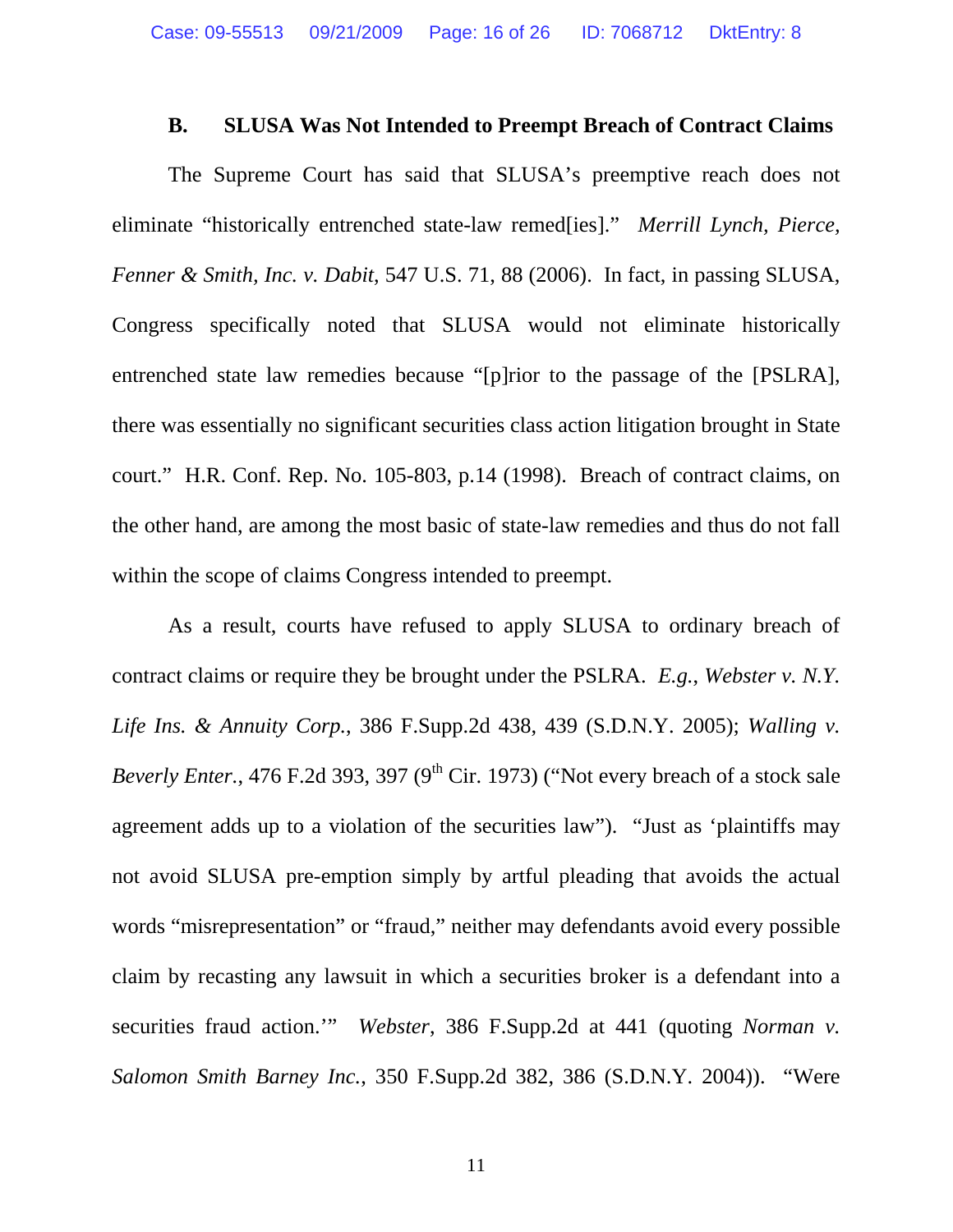[the Court] to endorse the proposition that a disagreement over the application of words in a contract is 'effectively' a claim that the contract itself was a deceptive practice, SLUSA would swallow up all of contract law." *Id.* at 442.

 Instead of expanding the scope of what constitutes a securities fraud claim, the Supreme Court has noted that the PSLRA actually discourages plaintiffs from seeking the expanded remedies available under Rule 10b-5 in cases that should be brought as breach of contract actions. *The Wharf (Holdings) Ltd. v. United Int'l Holdings Inc.*, 532 U.S. 588, 597 (2001). The question here, then, is whether Plaintiff's Complaint, fairly read, alleges claims that ought to be brought as securities fraud claims. *Green*, 279 F.3d at 598 (can the Complaint "reasonably be read as alleging a sale or purchase of a covered security made in reliance on the allegedly faulty information provided to [the plaintiffs] and to putative class members by [the defendant]").

## **C. Neither of Two Required Elements of SLUSA Are Met Here**

Under SLUSA, a plaintiff's claim may not proceed as a class action based on a state law cause of action *if* the claim is based on "a misrepresentation or omission of a material fact in connection with the purchase or sale of a covered security." 15 U.S.C. § 78bb(f)(1)(A). Plaintiffs' claims here are not based on a misrepresentation or omission of a material fact and did not arise in connection with the purchase or sale of a covered security.

12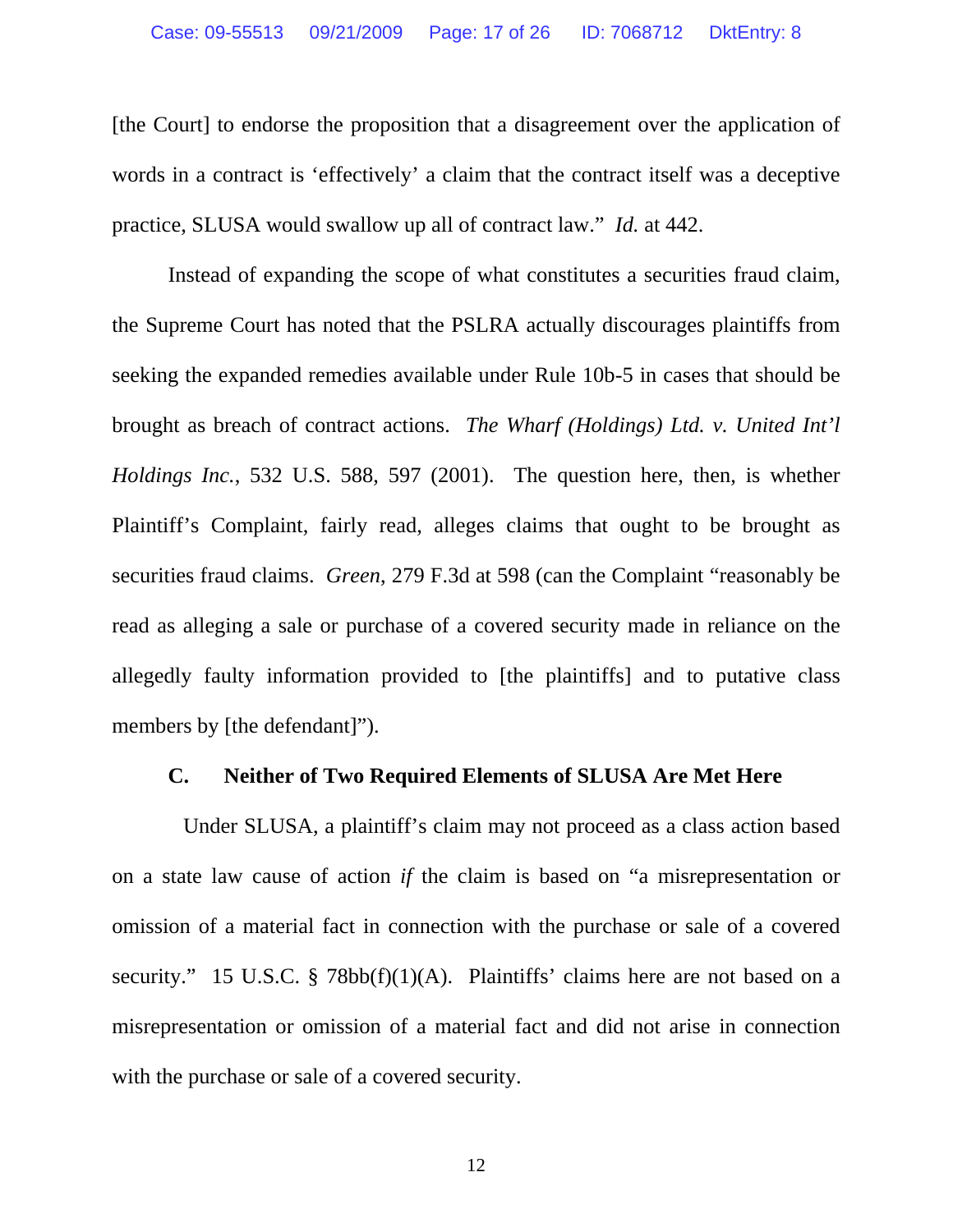# **1. Plaintiffs' Claims Do Not Depend On a Misrepresentation or Omission of Material Fact**

 Federal courts routinely find securities breach of contract claims do not fall within SLUSA's ambit because breach of a promise does not constitute a "misrepresentation." *Falkowski*, 309 F.3d at 1131-32 (affirming dismissal of plaintiffs' state-law fraud claims but reversing dismissal of plaintiffs' contract claim); *LaSala*, 510 F.Supp.2d at 277; *Webster*, 386 F.Supp.2d at 440; *Norman*, 350 F.Supp.2d 382, 387-88 (S.D.N.Y. 2004); *Xpedior Creditor Trust*, 341 F.Supp.2d at 269-70; *Magyery v. Transamerica Fin. Advisors, Inc.*, 315 F.Supp.2d 954, 962 (N.D. Ind. 2004); *MDCM Holdings, Inc. v. Credit Suisse First Boston Corp.*, 216 F.Supp.2d 251, 257 (S.D.N.Y. 2002).

 "The failure to carry out a promise made in connection with a securities transaction is normally a breach of contract. It does not constitute fraud unless, when the promise was made, the defendant secretly intended not to perform or knew that he could not perform." *Mills v. Polar Molecular Corp.*, 12 F.3d 1170, 1176 (2d Cir. 1993); *accord In re: Weeks*, S.E.C. Release No. 199, 2002 WL 169185, at \*41 (S.E.C. 2002) ("The common law distinction between a fraudulent promise, made without intending to perform it, and mere breach of promise, has also been recognized in fraud cases decided under the federal securities laws").

 In evaluating application of SLUSA, the court should "focus on the gravamen of the complaint: 'when an allegation of misrepresentation… operates as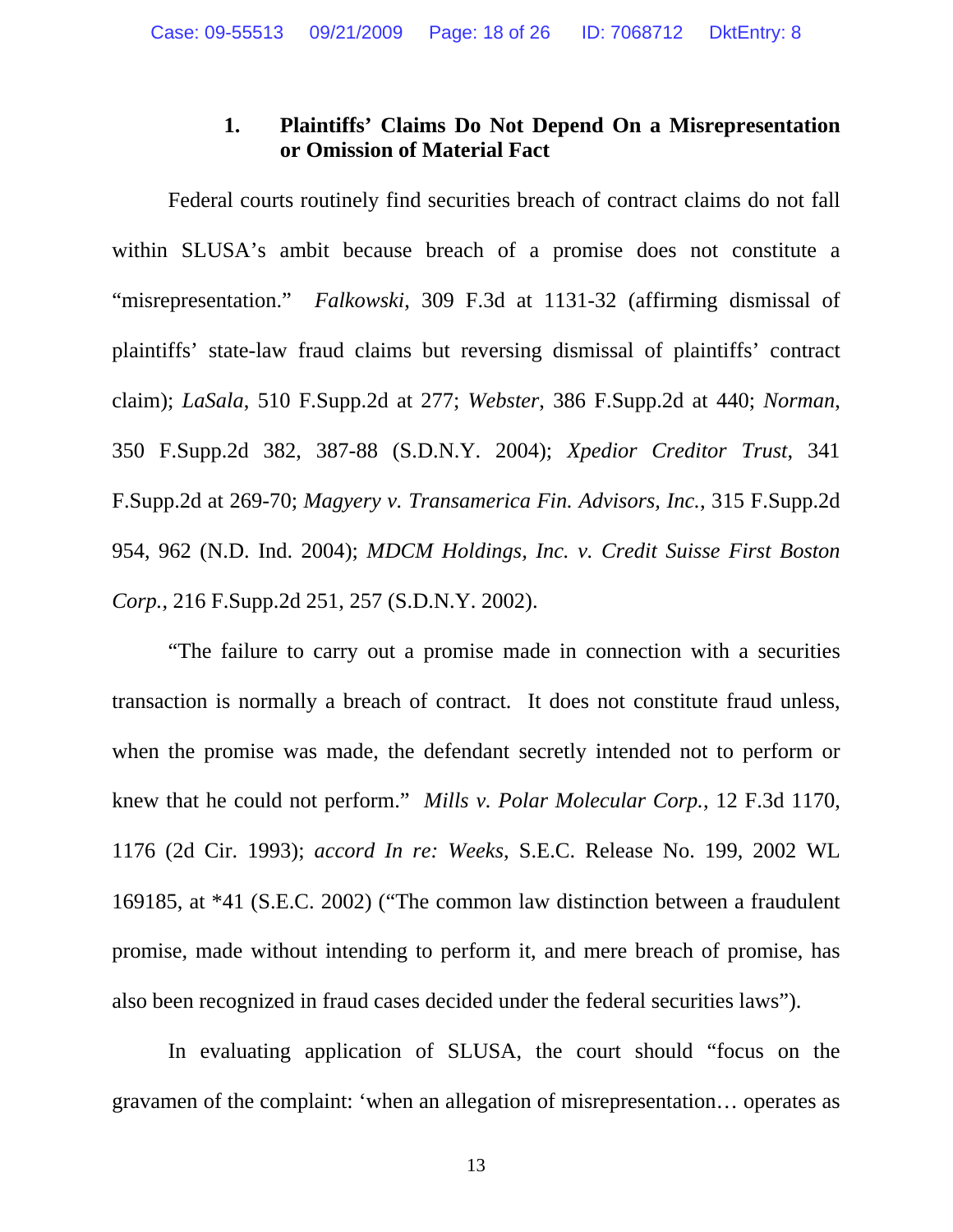a factual predicate to a legal claim, that ingredient is met.'" *In re Charles Schwab Corp. Sec. Lit.*, 2009 WL 262456, at \*12 (N.D. Cal. Feb. 4, 2009). "To be a factual predicate, the fact of a misrepresentation must be one that gives rise to liability, not merely an extraneous detail." *Id.* Here, Plaintiffs allege that Pacific Life breached the terms of the insurance contracts by charging more for the cost of insurance than is contractually permitted. Although Plaintiffs alleged that Pacific Life failed to disclose its hidden loads<sup>2</sup> within the COI Charge, Plaintiffs' claims in no way depend on Pacific Life's nondisclosure; Pacific Life breached the contracts whether or not the breach was disclosed. Nor do Plaintiffs allege that Pacific Life secretly intended not to perform. Plaintiffs' claims in no way depend on Pacific Life's intent in breaching the contracts. For their breach of contract claim, Plaintiffs need only show the fact of the overcharge—not that Pacific Life intended the breach from the outset.

 Plaintiffs' claim that Pacific Life breached the COI term of the policy is not based on a misrepresentation or omission. Pacific Life breached the policy not by what it did or did not *say* before or during execution of the contract, but by what it did or did not *do* following execution of the contract. This case thus differs from *Araujo v. John Hancock Life Insurance Company*, where the court applied SLUSA because the plaintiff alleged the "deceptive practice" of selling, and charging for,

 <sup>2</sup>  $2$  "Hidden load" is an industry term of art, not an allegation of fraudulent omission as Pacific Life alleges, that means a charge embedded in other charges.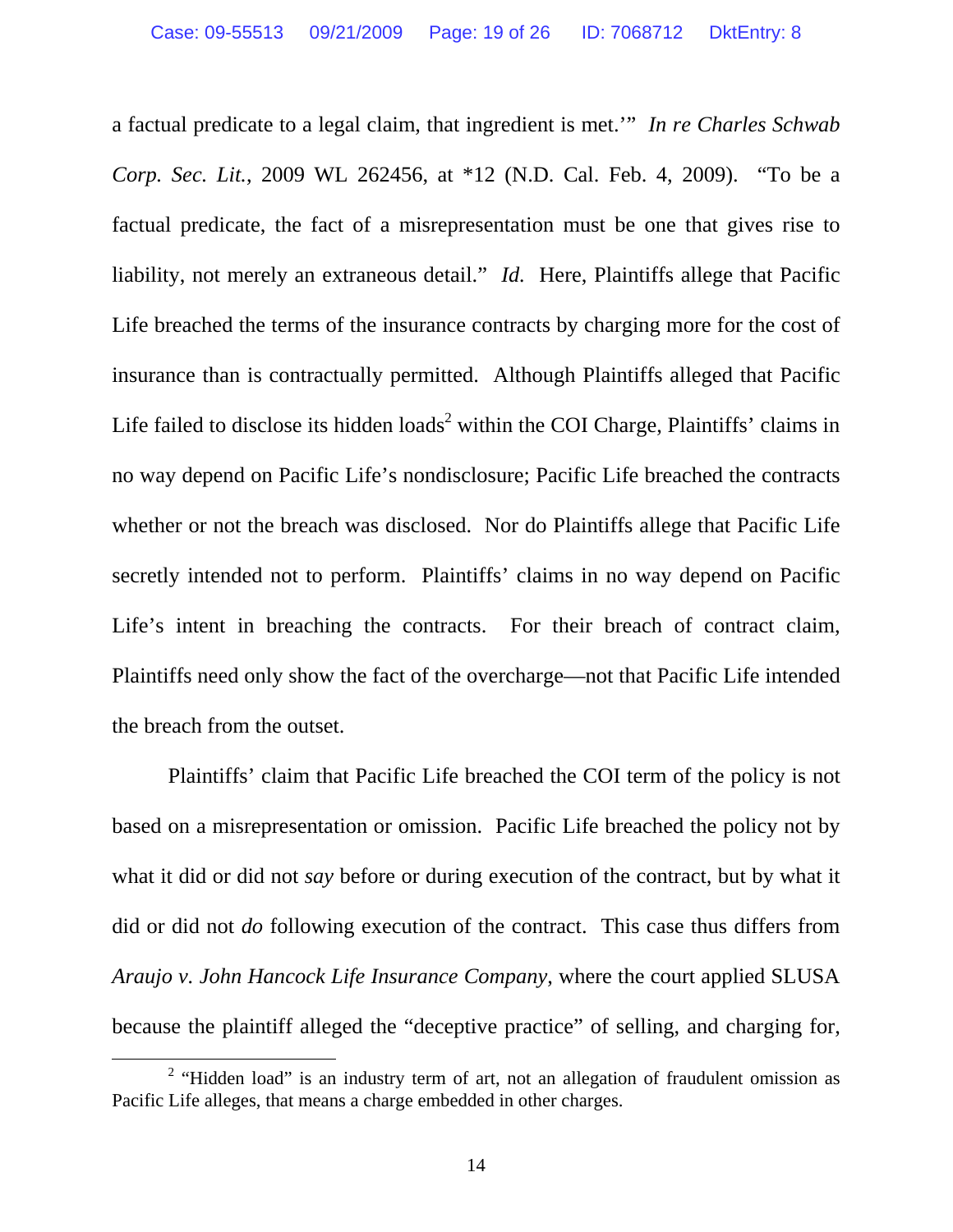insurance for an initial period of time at the beginning of the policy during which the insurer in fact provided no coverage, making the putative policy date on the face of the policy a *factually untrue statement at the time it was made*. 206 F.Supp.2d 377, 379 (E.D.N.Y. 2002). As a result, the *Araujo* plaintiff did not receive the coverage as represented.

 In this case, in contrast, Plaintiffs' claims do not depend on whether Pacific Life misrepresented anything; Plaintiffs' claims are based on Pacific Life's failure to honor its promises in the contracts after they were sold. It would be a "deep misunderstanding of the word 'misrepresentation'" to construe every unfulfilled promise as a misrepresentation, thereby converting every breach of contract into a claim for fraud. *Consolidation Servs., Inc. v. Keybank Nat'l Ass'n*, 185 F.3d 817, 823 ( $7<sup>th</sup>$  Cir. 1999). A dispute over the *construction* of a securities contract is not a basis "to transform a contract construction dispute into a federal [securities law] cause of action." *Klorer v. Bennett*, 1990 WL 94241, at  $*6$  (6<sup>th</sup> Cir. 1990). "[W]hile a contract dispute commonly involves a 'disputed truth' about the proper interpretation of the terms of a contract, that does not mean one party omitted a material fact by failing to anticipate, discover and disabuse the other of its contrary interpretation of a term in the contract." *Webster*, 386 F.Supp.2d at 441.

The District Court improperly relied on allegations of "misrepresentations" in Plaintiffs' original Complaint to suggest that Plaintiffs were attempting to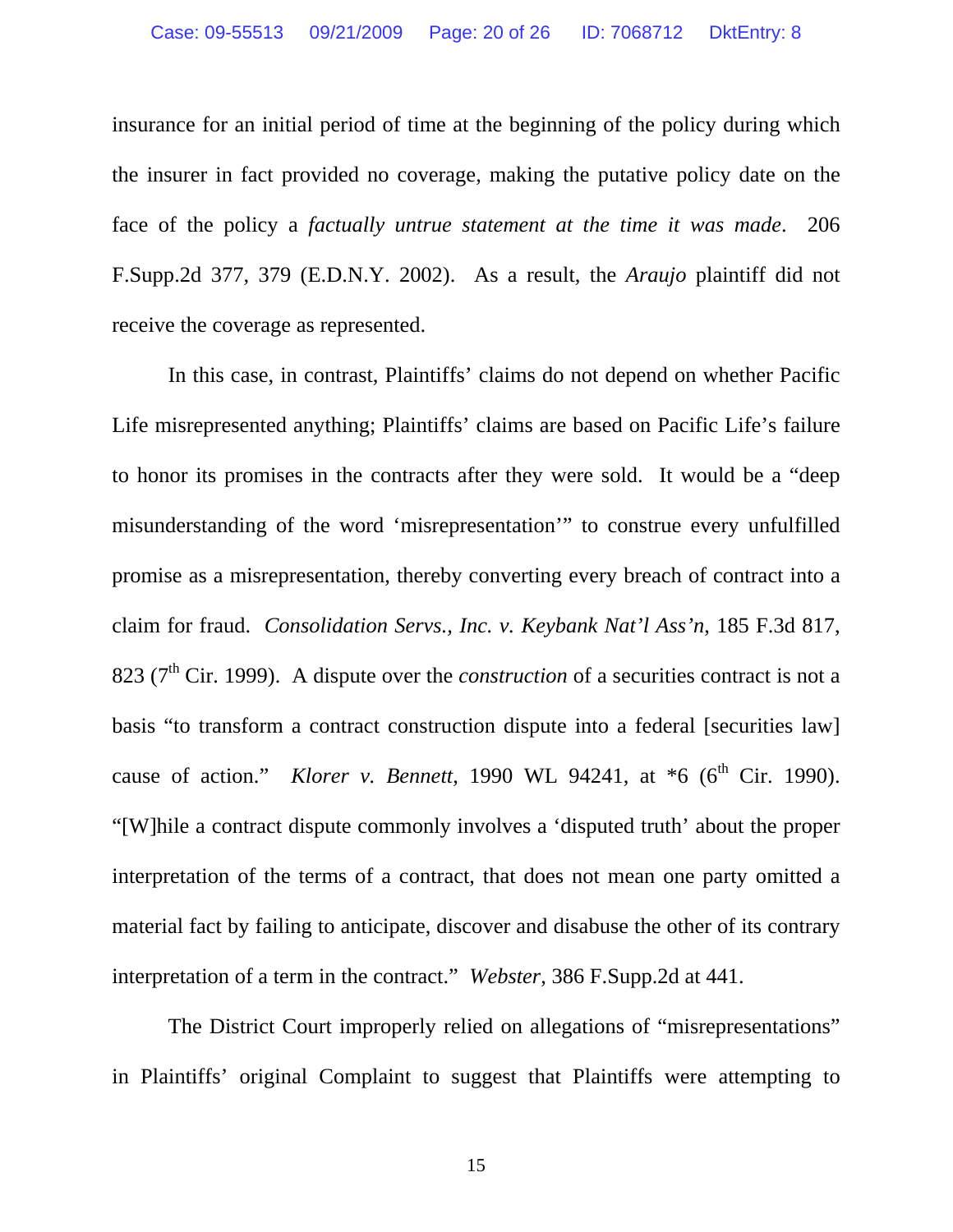artfully plead around SLUSA. But Plaintiffs amended the Complaint to remove references to "misrepresentations" once Pacific Life raised the SLUSA issue because such references were not material to Plaintiffs' claims. In any event, this Court has recognized that a plaintiff may amend the complaint to clarify that claims do not meet SLUSA's requirements. *U.S. Mortg*, 494 F.3d at 842-43; *accord Green*, 279 F.3d at 593; *Schuster v. Gardner*, 319 F.Supp.2d 1159, 1163-64 (S.D. Cal. 2003).

While the Court must look beyond the face of the pleading to the substance of the claim to assess SLUSA preemption, "it is equally true that the plaintiff is the master of his claims, even when … the plaintiff is openly and admittedly seeking to plead around existing barriers, jurisdictional or otherwise, to his claims." *Beary v. ING Life Ins. & Annuity Co.*, 520 F. Supp. 2d 356, 364 (D. Conn. 2007). "It is well established that an amended complaint ordinarily supercedes the original, and renders it of no legal effect." *Id.* at 364-65. Because, as in *Beary*, Plaintiffs here expressly represent that they "will not assert any misrepresentation or fraud in response to any defenses raised by" Pacific Life, the District Court erred in looking to Plaintiffs' original Complaint to suggest that Plaintiffs' claims were disguised claims of fraud and misrepresentation. *Id.* at 365.

 The District Court further relied on Plaintiffs' allegations in the Second Amended Complaint that Pacific Life imposed "excessive charges" through

16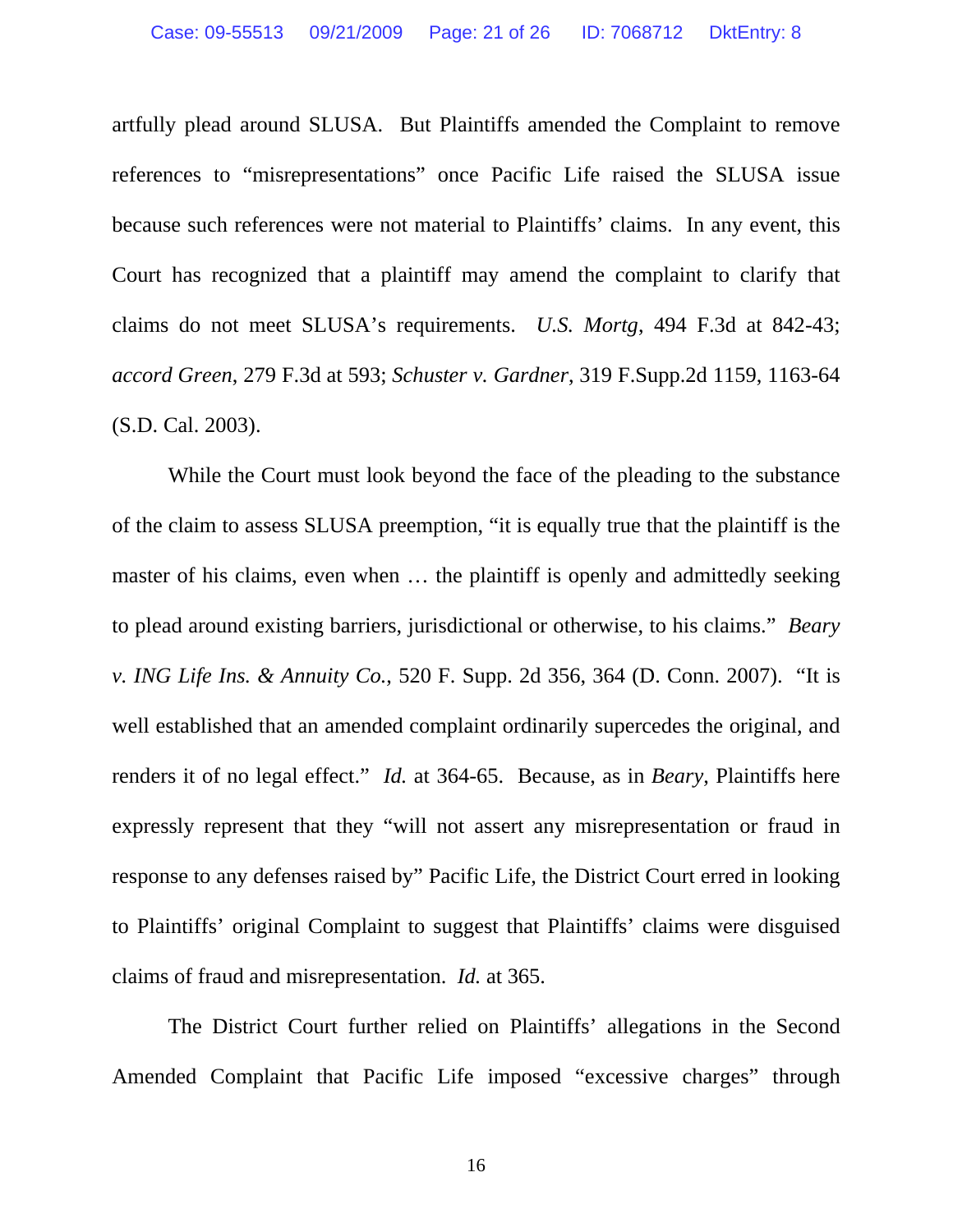"hidden loads" to conceal its breach as evidence that Plaintiffs' claims depended on a misrepresentation or omission. But the fact that Pacific Life hid its breach from Plaintiffs, thus justifying tolling the statute of limitations, does not provide a basis to find that fraud is "an integral part of the conduct giving rise to the claim," as required to invoke SLUSA. *Xpedior Creditor Trust*, 341 F.Supp.2d at 269. Federal and state courts alike have adjudicated similar claims involving COI overcharges as breach of contract claims. *Dean v. United of Omaha Life Ins. Co.*, No. CV 05-6067-GHK, slip op. at 12 (C.D. Cal. Aug. 27, 2007) (granting partial summary judgment to plaintiff class on contract construction of COI provision) (attached hereto at E.R. 223); *In re Conseco Life Ins. Co. Cost of Ins. Litig.*, 2005 WL 5678842, at  $*1$  (C.D. Cal. April 26, 2005) (certifying class in claim for breach of COI provision); *Lee v. Allstate Life Ins. Co.*, 838 N.E.2d 15, 24 (Ill. App. 2005) (affirming class certification of claim for breach of COI provision); *Beller v. William Penn Life Ins. Co. of N.Y.*, 778 N.Y.S.2d 82, 84 (N.Y. App. Div. 2004) (reversing dismissal of claim for breach of COI provision).

### **2. "In Connection With" the Purchase or Sale of a Security**

 Plaintiffs' claims also do not arise "*in connection with* the purchase or sale of a covered security" as required by SLUSA. 15 U.S.C. § 78bb(f)(1) (emphasis added). SLUSA's requirement that the fraud occur "in connection with" the purchase or sale of a security comes from the language of Section 10(b) of the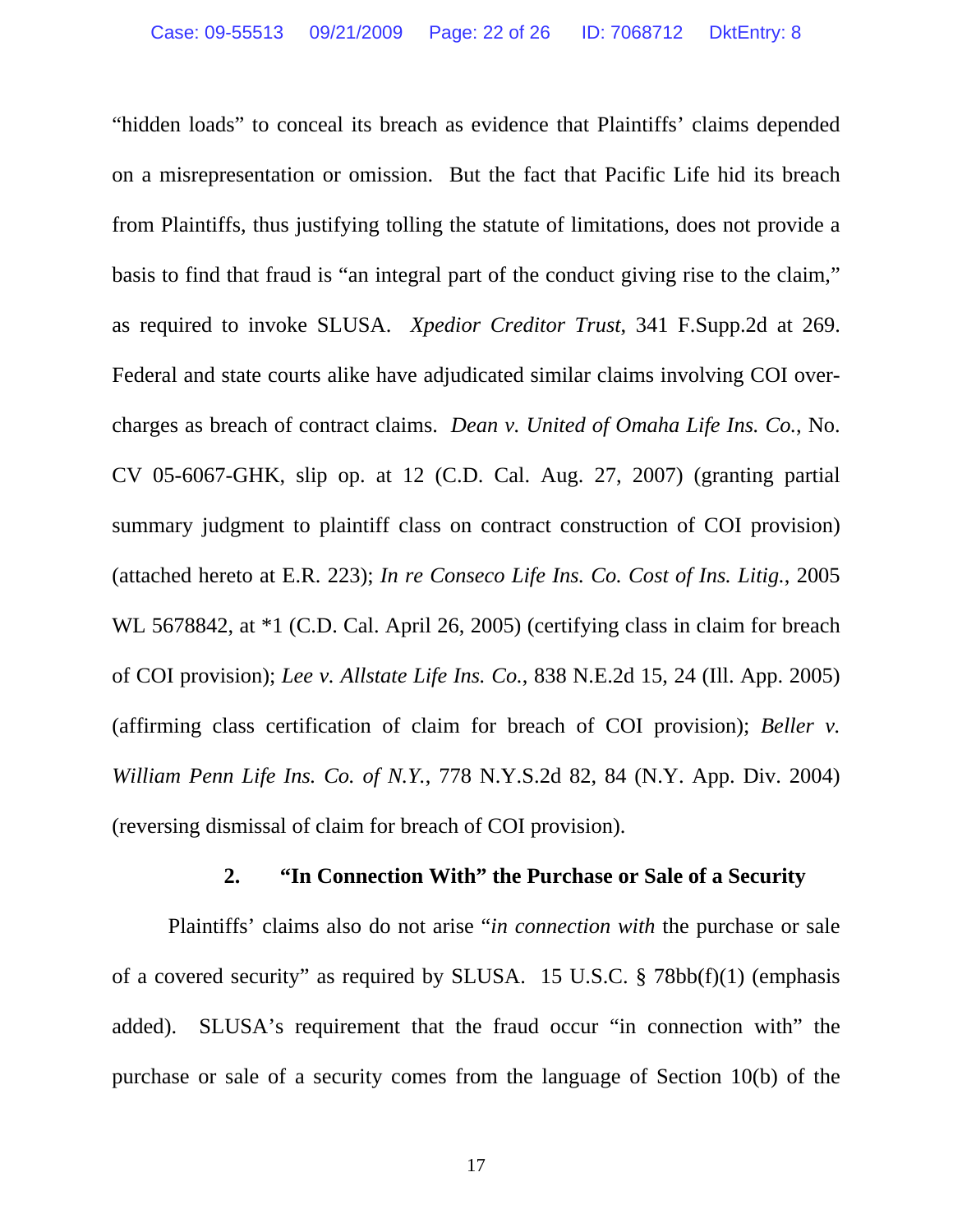Securities Exchange Act of 1934. This element is satisfied only if "the fraud alleged is that the plaintiff bought or sold a security *in reliance* on misrepresentations as to its value." *Araujo*, 206 F.Supp.2d at 383 (quoting *Steiner v. Ames Dep't Stores, Inc.*, 991 F.2d 953, 967 (2d Cir. 1993)) (emphasis added). This reliance element is not satisfied if the plaintiff does not allege "that the fraud concerned the value of the security or the consideration received in return." *Id*. The plaintiff in *Araujo* alleged that the misrepresentation concerning the time period for which coverage applied meant the policyholders did not get what they thought they were getting at the time they purchased the policy. *Id.* In contrast, Plaintiffs here initially received the policy as represented; Pacific Life *thereafter* breached its promise concerning deductions it would make from the premiums.

 "The fraud in question must relate to the nature of the securities, the risks associated with their purchase or sale, or some other factor with similar connection to the securities themselves." *Falkowski*, 309 F.3d at 1130-31; *accord Cheatham v. Kentucky Lottery Corp.*, 2008 WL 90034, at \*3 (W.D. Ky. Jan. 8, 2008) (misrepresentations regarding employment benefits that included securities purchases were not "in connection with" purchase of securities); *Strigliabotti v. Franklin Resources, Inc.*, 398 F.Supp.2d 1094 (N.D. Cal. 2005) (alleged breach of contract for overcharging for securities advisory services was not "in connection with" purchase or sale of securities). Here, Plaintiffs allege that Pacific Life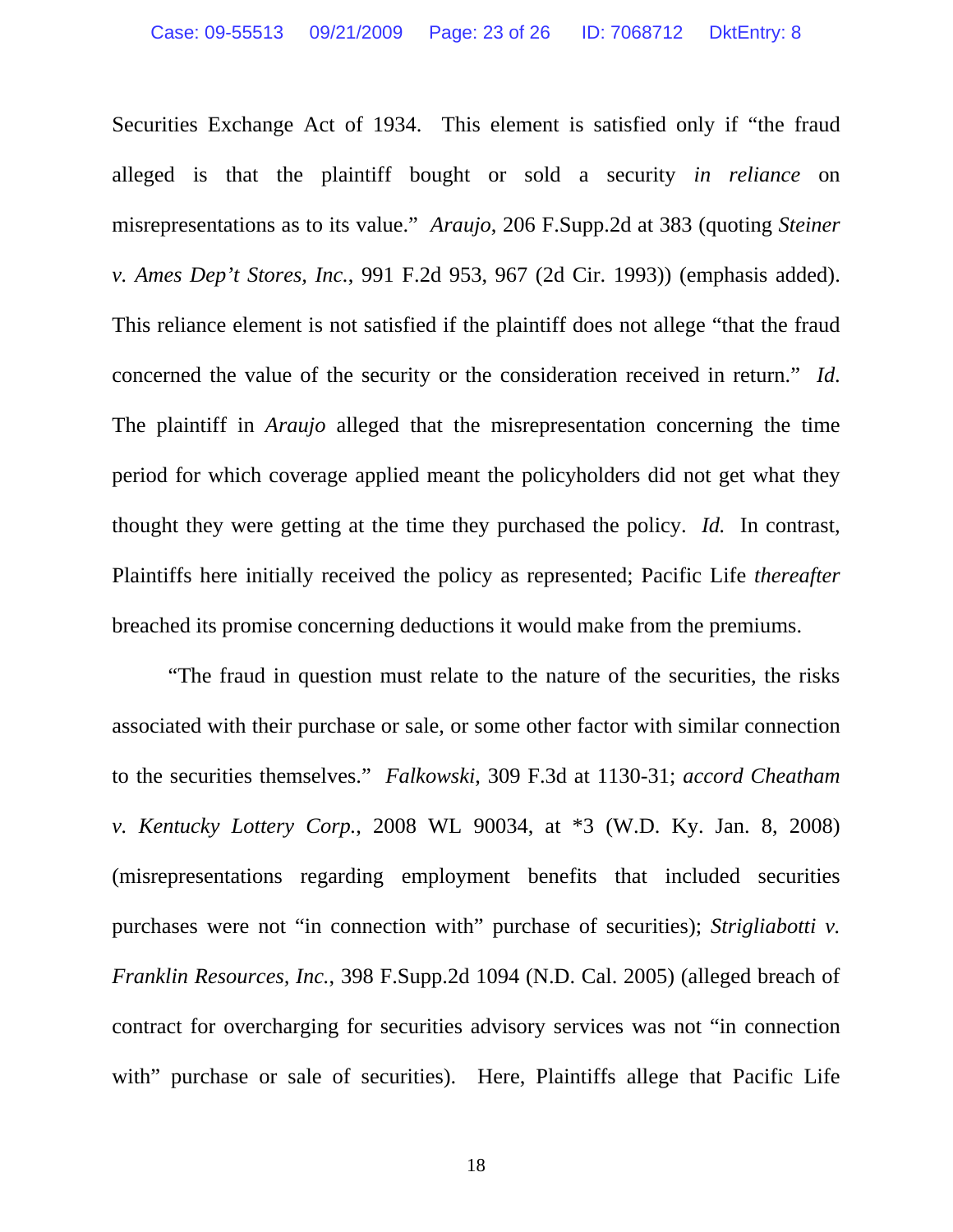breached the terms of the policies after their sale, not that Plaintiffs were misled into purchasing the policies. For this reason, SLUSA's "in connection with" requirement is not met.

# **II. Even if SLUSA Were Applicable, Dismissal With Prejudice is Inappropriate Because SLUSA Does Not Preempt Any Claim**

 "SLUSA does not actually preempt any state cause of action. It simply denies plaintiffs the right to use the class action device to vindicate certain claims." *Dabit*, 547 U.S. at 87. "The Act does not deny any individual plaintiff, or indeed any group of fewer than 50 plaintiffs, the right to enforce any state-law cause of action that may exist." *Id.; accord Kircher v. Putnam Funds Trust*, 547 U.S. 633, 636 n.1 (2006) ("The [SLUSA] preclusion provision is often called a preemption provision; the Act, however, does not itself displace state law with federal law but makes some state-law claims nonactionable through the class action device."); *Madden v. Cowen & Co.*, 556 F.3d 786, 789 n.1 (9<sup>th</sup> Cir. 2009) ("SLUSA precludes, rather than preempts, state law claims"). Even if SLUSA were applicable to any of Plaintiffs' claims, dismissal with prejudice would be inappropriate because Plaintiffs are free to pursue those claims individually. The trial court thus erred in dismissing Plaintiffs' claims with prejudice.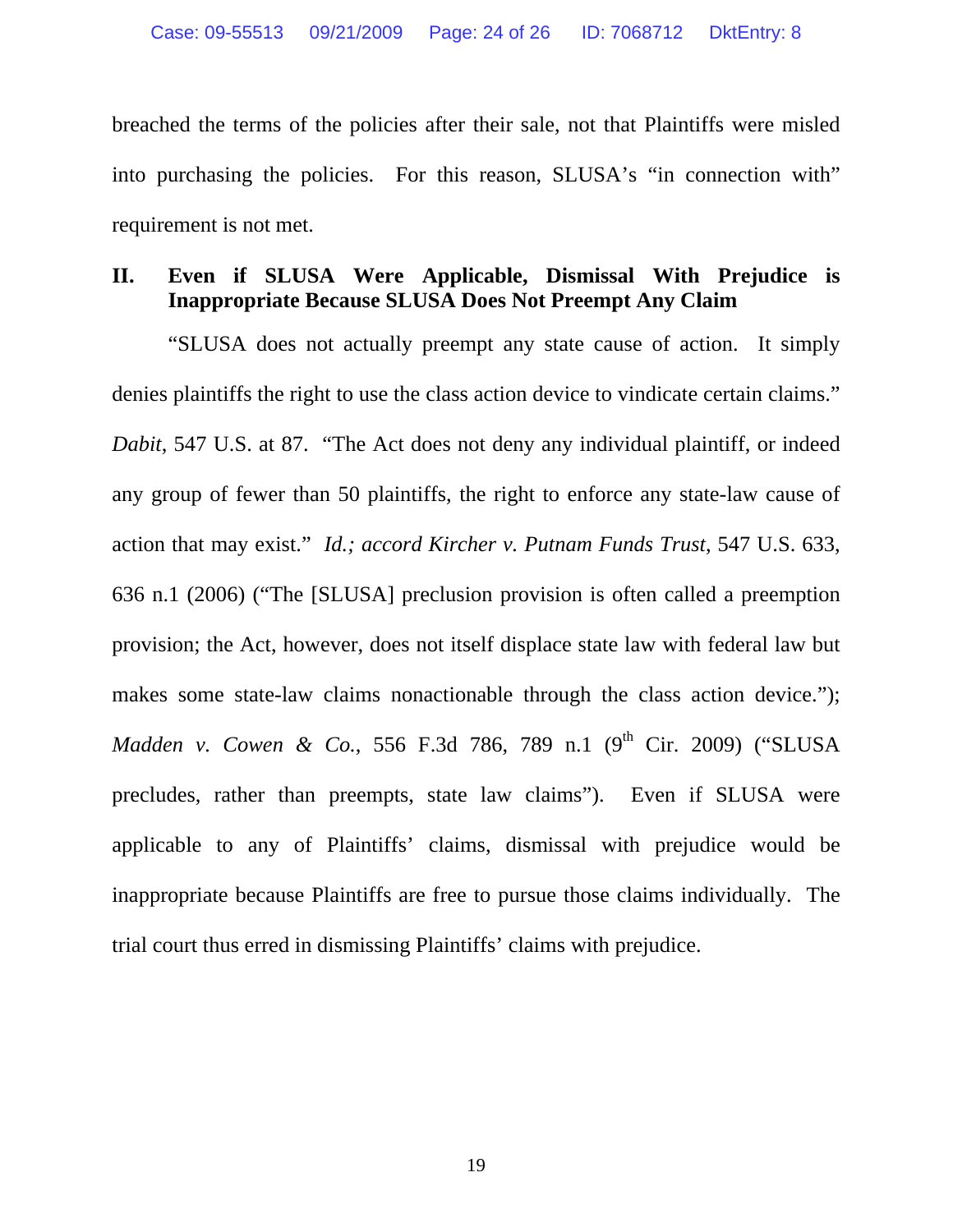Case: 09-55513 09/21/2009 Page: 25 of 26 ID: 7068712 DktEntry: 8

### **CONCLUSION**

For the reasons set forth above, Plaintiffs ask this Court to reverse the District Court's Order and Judgment and remand the case to the District Court for further proceedings.

Respectfully submitted,

Stephen R. Miller Patrick J. Stueve John J. Schirger Richard M. Paul III<br> **MILLER SCHIRGER LLC** STUEVE SIEGEL HA Tel: 816-561-6500 Tel: 816-714-7100 Fax: 816-561-6501 Fax: 816-714-7101

 /s/ Richard M. Paul, III **STUEVE SIEGEL HANSON LLP** 800 W. 47<sup>th</sup> St., Ste. 630 460 Nichols Road, Suite 200 Kansas City, MO 64112 Kansas City, Missouri 64112

> Lee A. Sherman **CALLAHAN THOMPSON SHERMAN & CAUDILL LLP**  111 Fashion Lane Tustin, California 92780 Tel: 714-730-5700 Fax: 714-730-1642